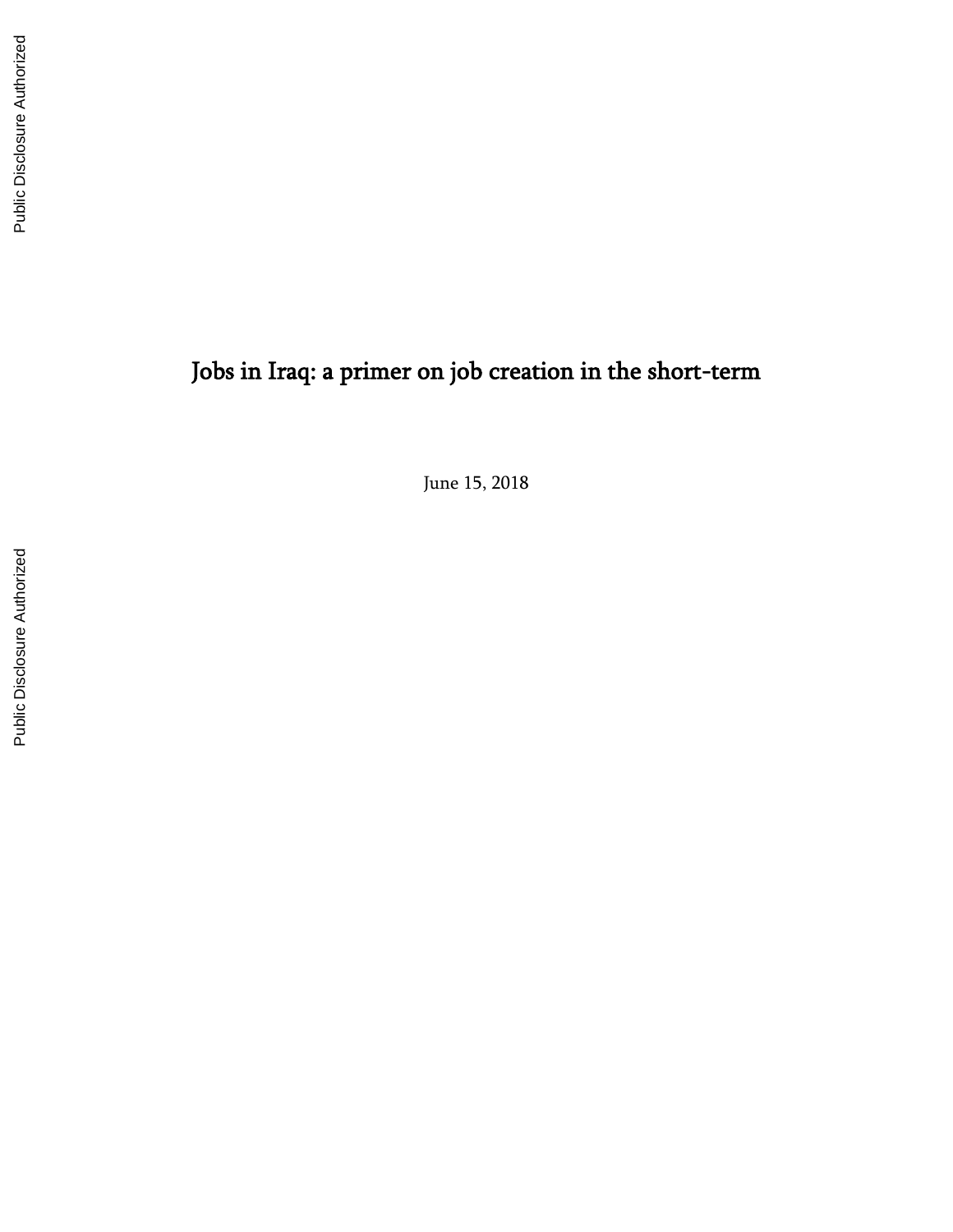Acknowledgments. This note was prepared by Luca Bandiera, Vandana Chandra (TTL), Jasmine Fosque, Jan von der Goltz (co-TTL), Teresa Maria Peterburs, Nadia Piffaretti, Joseph Saba, and Collette Wheeler. Kevin Carey (Program Manager, MFI), Alvaro Gonzalez (Principal Economist, Jobs Group), and David Robalino (Manager, Jobs Group) supervised its preparation. Yara Salem (Country Manager, MNCIQ) and the Iraq Country Office provided guidance and facilitated consultations. The government of Iraq gave feedback and directions in the course of a workshop in Baghdad 17-18 December, 2017, under the aegis of the *Vision 2030* process led by Luca Bandiera. The team gratefully acknowledges helpful peer review comments received from Eric Le Borgne and John Speakman. The paper has benefited enormously from generous advice from Leena Al Abbasy, Nazaneen Ali, Ghassan Alkhoja, Raja Arshad, Nabila Assaf, Ibrahim Dajani, Abderrahim Fraiji, Mekbib Haile, Syed Hassan, Pierre Joseph Kumano, Alan Moody, Peter Mousley, Timothy Robertson, Kinley Salmon, Haneen Sayed, Bekzod Shamsiev, and Dorte Verner. The team also appreciates feedback from participants in a June 2017 Bank-wide workshop on the Vision 2030.

This report has been made possible in part through a grant from the World Bank's Jobs Umbrella Trust Fund, which is supported by the Department for International Development/UK AID, and the governments of Norway, Germany, Austria, the Austrian Development Agency, and Swedish International Development Cooperation Agency Sida.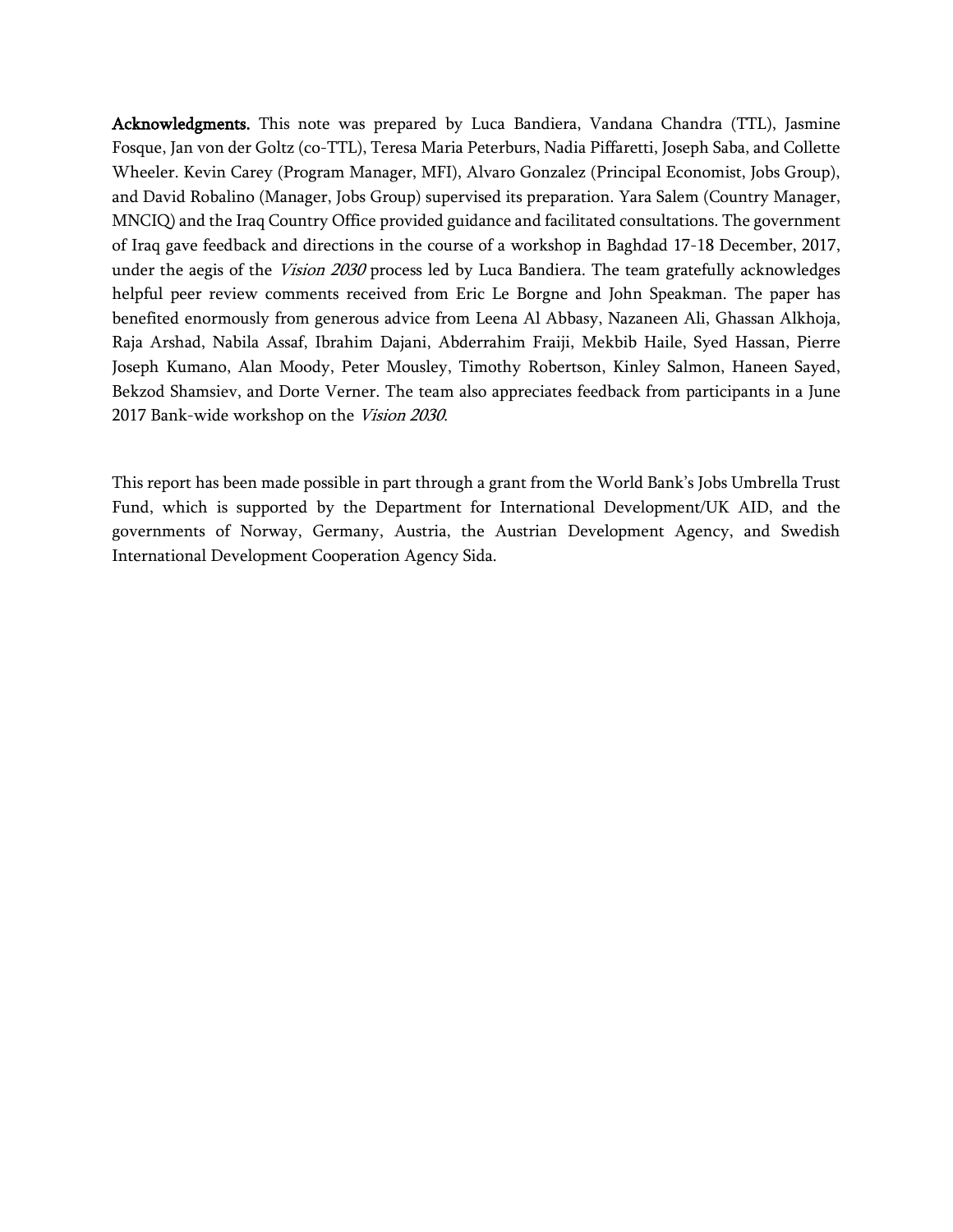## Summary

Iraq needs a strategy to make rapid progress in tackling its profound jobs challenges. Iraq is facing a jobs crisis of unprecedented proportions. It could foment a resurgence in violence unless the Government of Iraq makes credible and swift progress in job creation and reconstruction. To shape a longer-term vision, Iraq can look beyond its recent history of conflict, and to its past as a diversified economy and home of an educated workforce. However, in the short-term, neither private nor public sector hiring can create jobs at the desired scale without significant new policy action. The first-best solution for large-scale private sector job creation hinges on structural reforms that must begin now, but are achievable only in the medium to longer term. This paper provides a primer on options to deliver large-scale job creation in the short term, based on investments in construction, agriculture and agribusiness, small and medium enterprises, and vocational skills. Its aim is to outline workable steps for progress in a jobs crisis in a post-conflict situation. Because these steps focus on rapid impact at scale, rather than structural reform, they are less-than-ideal or second-best. A similar logic applies to financing options. Financing needs for jobs are large, and while business climate reforms are under way, first-best private investment in jobs will remain limited. Yet, the recent oil price hike offers the Government of Iraq a uniquely timely opportunity to make an investment in jobs that makes a real difference.

This paper aims to set the stage for dialogue on job creation in the short-term. The evidence base on jobs in Iraq remains thin. This paper aims to set the stage for dialogue on jobs issues, drawing upon expert interviews in addition to various primary data sources, policy reports, and the background papers prepared for Iraq's Vision 2030. It flags some analytical questions that urgently need answering. The conclusions presented here will no doubt need to be revisited. The diagnostics, concepts, and financing model were presented and validated at a June 2017 Bank-wide workshop, and discussed in a workshop with the Government of Iraq in December 2017.

## A. The jobs environment: enormous needs and heavy constraints on job creation

The demand for jobs in Iraq presents an extraordinary challenge. At least 2.5 million unemployed Iraqis urgently need jobs today. Most of the unemployed are young: compared to the national unemployment rate of 16 percent, youth unemployment is about 36 percent (Figure 1.B). By 2030, Iraq's adult population will increase from 20 to 32 million (Figures 1.C and 1.D), and the number of Iraqis in need of new jobs is projected to range between five and seven million (holding labor force participation and public employment constant – see Figure 1.A). This projected increase of 100 to 180 percent in the demand for new jobs in the next 13 years underscores that Iraq's jobs challenge is anything but a shortterm phenomenon. Rather, the challenge's magnitude could reach crisis proportions unless positive changes are enacted. Better jobs prospects matter in meeting the expectations Iraqis have for their lives. Because of the magnitude of the challenge, they also matter for stability and the success of reconstruction. Without the hope for a better future, the unemployed, and in particular youth, may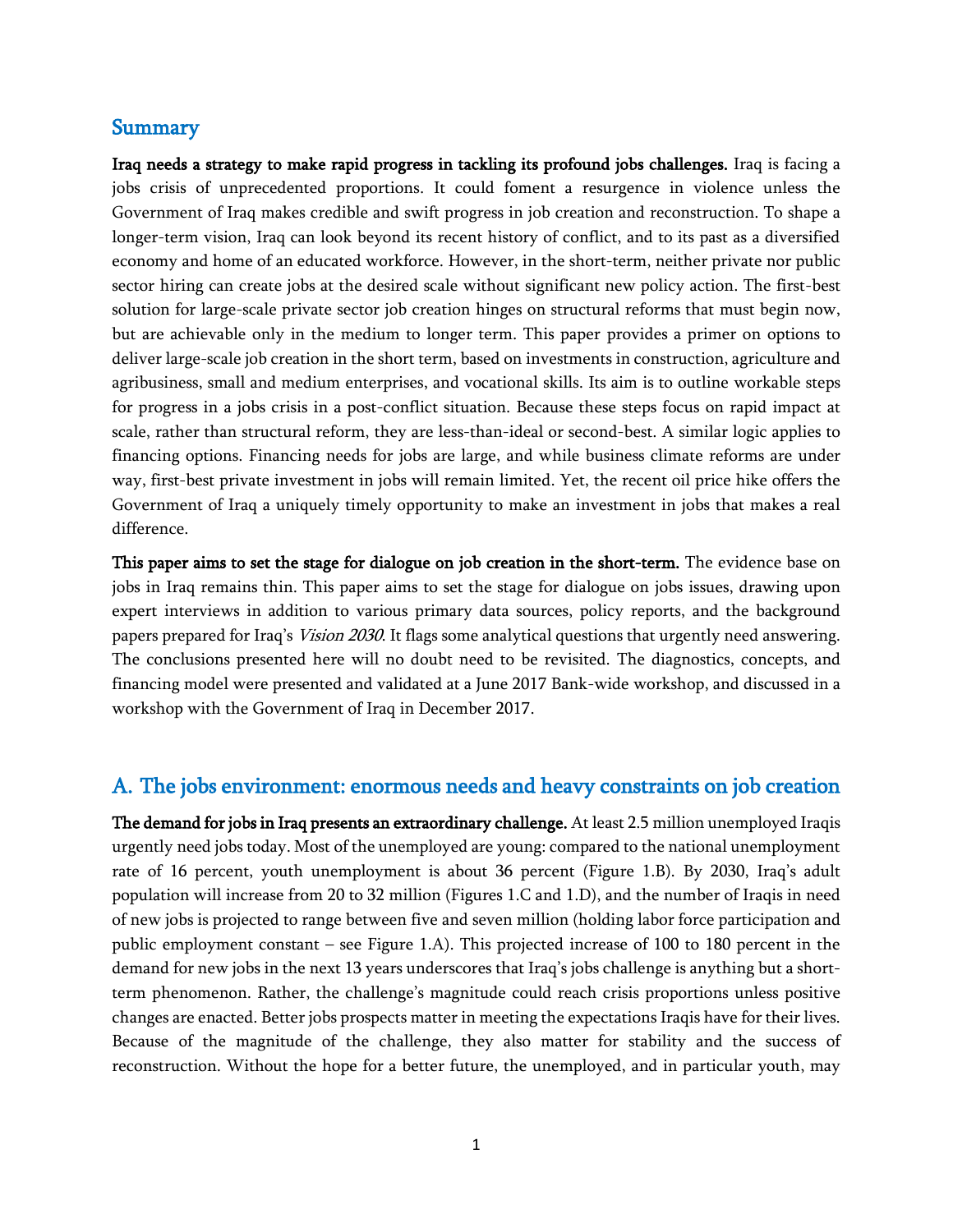give up on their ideas and aspirations, disengage from the project of building a better future for Iraq, seek to leave, or potentially become targets for recruitment by armed factions.

The potential future unmet demand for jobs hinges on policy choices. Even if all current public sector jobs remain, there will be unmet demand for at least five million new jobs in 2030. If the Government of Iraq (GOI) were to cut public sector employment by 50 percent, Iraq would need 7 million new jobs. Two other factors will influence the unmet demand for jobs in the medium term. First, depleting sources of subsistence in rural areas have triggered large numbers of the poor to migrate to urban areas, exacerbating the demand for urban jobs. Evidently, more than eleven million Iraqis are currently considered to need some form of humanitarian assistance, and in 2014, poverty was estimated to vary between the national average of 22 percent and 44 percent in Daesh‐occupied areas. Two, many Iraqis lack the practical skills necessary to find a job in a fragile, post-conflict country that is grappling with multiple challenges. About 33 percent of the youth between the ages of 15 and 29 are illiterate or only semi-literate, 33 percent have completed primary school, 28 percent have finished middle or high school, and only seven percent have completed post-secondary education.<sup>1</sup>

Youth, women, and internally displaced persons (IDPs) urgently need more access to jobs. Three groups – youth, women, and IDPs – are affected disproportionately by the paucity of jobs (Figure 1). Without special attention to their demand for jobs, peace and reconstruction are at risk. The nature and extent of joblessness are specific to each group and underscore why these excluded groups need a tailored solution in the short term.

- Iraq has one of the youngest populations in the world. Nearly 50 percent of Iraqis are younger than 19 years, and 60 percent are below 25 years of age. The youth population is projected to increase from seven to ten million between 2015 and 2030. Low levels of human capital constrain young Iraqis from engaging in productive activities. Of the seven million Iraqi youth, over 3.4 million are out of school. Insecurity, poor access to basic services and the dim prospect of finding a satisfying job anytime soon are recipes for distrust in the GOI, disengagement from the project of rebuilding Iraq, and perhaps even a low opportunity cost of joining militias who offer significant sums of money to potential recruits.
- Iraqi women are well-represented in public sector employment and have a strong position under labor law, but few less educated women participate in the labor force. Iraqi women have a strong presence in public sector employment, where they hold more than half of all positions. The law prohibits gender discrimination in hiring and firing decisions and provides for maternity leave. At the same time, the modeled labor force participation rate (LFPR) for women in Iraq is 19 percent, compared to 74 percent among men – below the median among Arab countries. 2 In particular, fewer than one in ten adult women with intermediate or lower levels of education participates in the labor market. Women who do participate in the labor market are also more likely to be unemployed. In 2016, about 27 percent of women of all ages were unemployed, compared to 14

<sup>&</sup>lt;sup>1</sup> IHSES 2012 and World Bank (2017) Iraq - Systematic Country Diagnostic.

<sup>2</sup> International Labor Organization, ILOSTAT.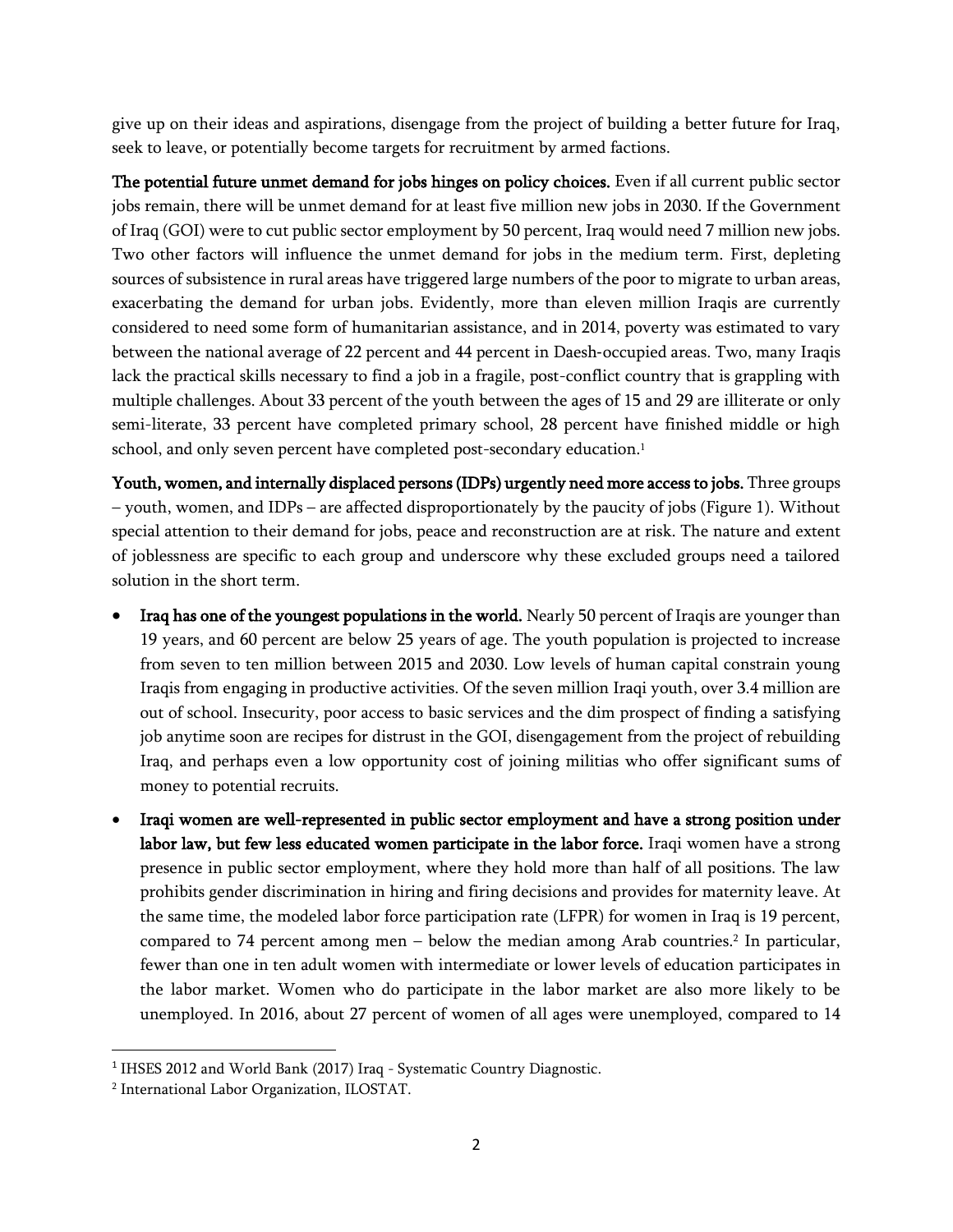percent of men; among youth, 65 percent of young women were unemployed compared to 32 percent of young men.<sup>3</sup>

• Protracted violence and the conflict with Daesh have reared a large population of IDPs. The challenge is further compounded by the fact that Iraq has experienced earlier waves of internal displacement in the course of the conflicts of the past decades. In 2015, about 4.2 million Iraqis were IDP and an additional 300,000 were officially registered refugees<sup>4</sup>. About 27 percent of the IDPs are unemployed. The most vulnerable IDPs are women and children – 49 percent are less than 18 years old. About 20 percent of the IDPs live in shelters/camps where service delivery is deplorable and less than half the children attend school. Opposition from militia in liberated areas, and *de facto* restrictions on IDP movements could bar many IDPs from returning to their homes (UNOCHA, 2015). A dignified life for this set of IDPs depends on acceptance and integration with their host communities. Yet, this requires economic self-sufficiency which is constrained by the lack of jobs and access to basic services. For IDPs who can return and reintegrate with their communities, jobs are also a necessity. Integration of both groups – those able to return to their homes and those who settle elsewhere in Iraq - also depends on ensuring that the communities they return to or remain with have sufficient job opportunities.

Lack of progress on jobs could undermine trust in the GOI. Iraq is still emerging from the shadows of one of the most sinister regional conflicts which witnessed the radicalization of some youth, amid a climate of tension between communities and frustration over a lack of life prospects. The GOI supports a large public payroll, but there is distrust in the GOI's ability to create jobs at the scale and with the speed Iraqi youth expect. There also is a fear opportunities may be parceled out to preferred groups. If joblessness – especially among youth – persists, the GOI risks losing the confidence of its most important constituency in the task of rebuilding Iraq; joblessness even risks reviving radicalization that could disrupt political and economic stability.

Iraq's history attests to its potential to rise to the current jobs challenges. Iraq's economy faces a difficult legacy of decades of conflict and sanctions. However, in considering the challenges of the present, it is worth recalling that history also demonstrates that Iraq can make significant strides toward an economy that generates good jobs. Indeed, before its long period of instability, Iraq had a comparatively strong infrastructure, as well as an education system at the top of the region, and a well-skilled workforce. Some oil revenue had been invested with the goal of diversification in mind, creating a substantial light manufacturing sector, as well as economic zones hosting heavy industry. These past experiences do not translate directly into a plan for the future. But they can build confidence that Iraq can succeed in overcoming its current difficult situation.

l

<sup>3</sup> IHSES 2012. The unemployment patterns are likely to partially reflect the fact that women are more likely to participate in the labor market if they have higher education, and that workers with higher education in Iraq are more likely to be unemployed while looking for jobs in the public sector or other formal sector. <sup>4</sup> UNHCR: http://reporting.unhcr.org/node/2547.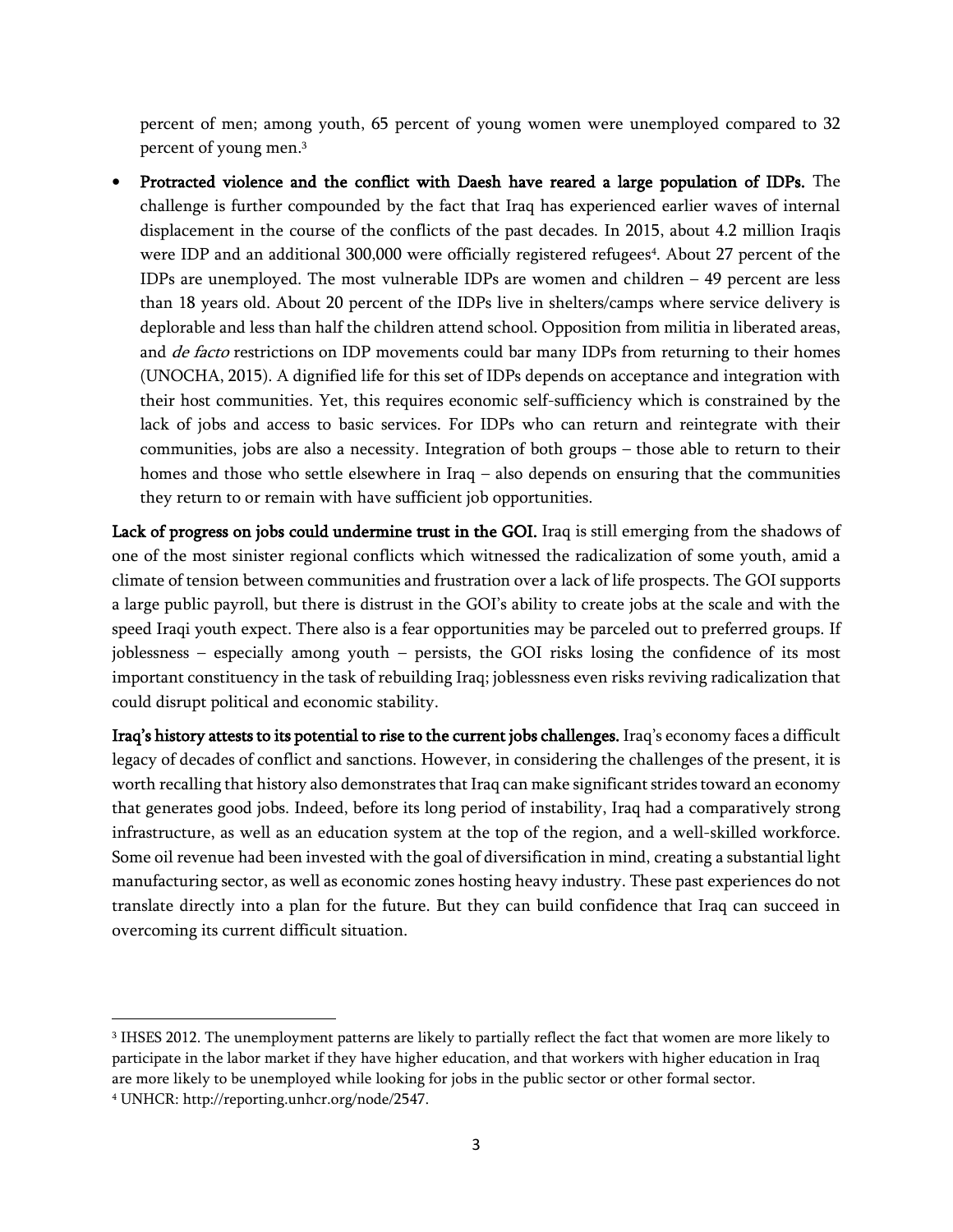#### Obstacles to job creation

Business climate reforms must begin now, but private sector job creation is a longer-term agenda. In a conflict-free country, a vibrant private sector is the passport to job creation. In Iraq, however, limited growth in the private sector is a direct hurdle to large-scale employment creation, especially for young Iraqis. The lack of private sector dynamics is in important part due to the rapidly shifting security, social and political conditions, and governance deficits that see Iraq persistently ranked around or below the tenth percentile globally in governance indices.<sup>5</sup> Stability, reconciliation, and fulfilling the GOI's *National Development Plan's* objective to "reduce administrative and financial corruption" will be decisive in setting the conditions for economic transformation. In addition, the economic environment is a strong deterrent to private investors. Here, reforms can make a decisive difference. To chart a path toward greater investment and job creation in the private sector, Iraq must begin them now. Key areas for reform are the banking sector, access to power, and the footprint of state-owned enterprises (SOEs). Credit to the private sector is extremely low and the financial sector is dominated by state-owned banks which lend chiefly to SOEs. The effect of poor access to credit on business is compounded by significant domestic arrears. Before the most recent conflict, unreliable access to power was cited by businesses as the most significant obstacle to operations.<sup>6</sup> The overbearing presence of the public sector dominated by inefficient SOEs crowds out private businesses, and cannot in the short term be downsized due to political risk. Together, these constraints represent an imposing obstacle to private business. GOI has recently made some progress in launching some structural reforms. However, these important steps are far from sufficient to allay the fears of investors. With prohibitive countryrisk to investment in the short term, the first best solution of a private-sector-led job creation strategy is unviable in the immediate term. GOI therefore needs to search for second best solutions for the short-term, while advancing reforms to alter the business climate.

Public investment can lead a recovery that creates jobs, but should also lay the foundation for private sector growth. With the recent rise in oil prices, fiscal pressure on Iraq has eased greatly. Public investments can lead in stoking a recovery that creates jobs. However, the fiscal outlook remains dependent on oil prices, and will be vulnerable to future price swings until the non-oil economy evolves. At the same time, the GOI already faces a large public payroll, and important security costs. It is therefore not prudent to expand the public payroll in a lasting way. Rather, as this note argues, public investment should jump-start job creation, but keep an eye toward expanding ways for the private sector to step into a more important role in growth and job creation.

Despite the stifling effect of SOEs on business, cutting public sector employment is too risky in the short run, given the lack of other jobs. GOI needs to eventually downsize the SOEs and reduce the public payroll at large, both in order to stop crowding out private sector investment and hiring, and to improve public-sector efficiency. However, the absence of job opportunities in the economy implies that in the short term, policies that lead to job losses in the public sector will only exacerbate unemployment, risk political and social instability and cast doubt on GOI's commitment to rebuild

<sup>5</sup> World Bank (2017), Doing Business in Iraq.

<sup>6</sup> Enterprise Survey, 2011.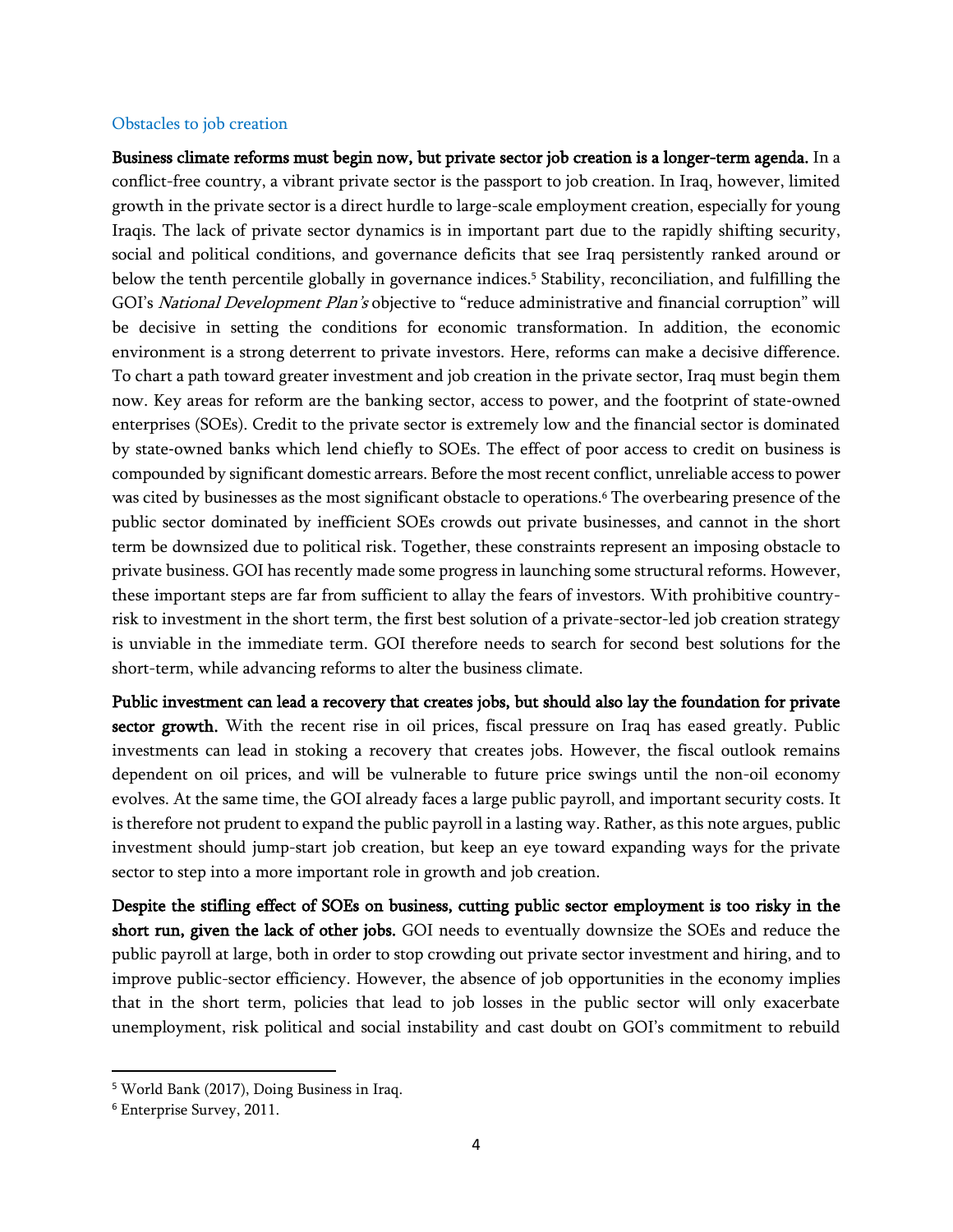Iraq. However, the GOI has begun to explore policies toward reducing the footprint of SOEs, fostering a more effective public sector, and training its public employees with skills that would allow them to eventually also succeed in the private sector. To this end, it can further identify ways to move public employment from less productive to more productive SOEs, and consider schemes to pay public sector employees to train and build skills, instead of carrying out unproductive work.

The weak skills base will exclude many young Iraqs from opportunities, and may eventually begin to hamper reconstruction. Human capital embedded in practical entrepreneurial, technical and vocational skills has been depleted in Iraq. Reconstruction will create demand for related skills – to reconnect houses to basic services, or foremen, mechanics and construction workers to rebuild Iraq's infrastructure, or drivers to revive its transport system. This demand will balloon as reconstruction gains speed and scale. However, these opportunities will remain out of reach for the many young Iraqis who lack the most basic training. In addition, the more reconstruction succeeds, the more likely is a weak skills base to become a drag on productivity. Typically, the traditional education system is the first-best channel for producing vocational skills. But while the necessary investments and policies must be made now, there is also a need for novel approaches to serve the pressing need to train unskilled Iraqis in the short term in skills that will be in high demand during reconstruction and beyond.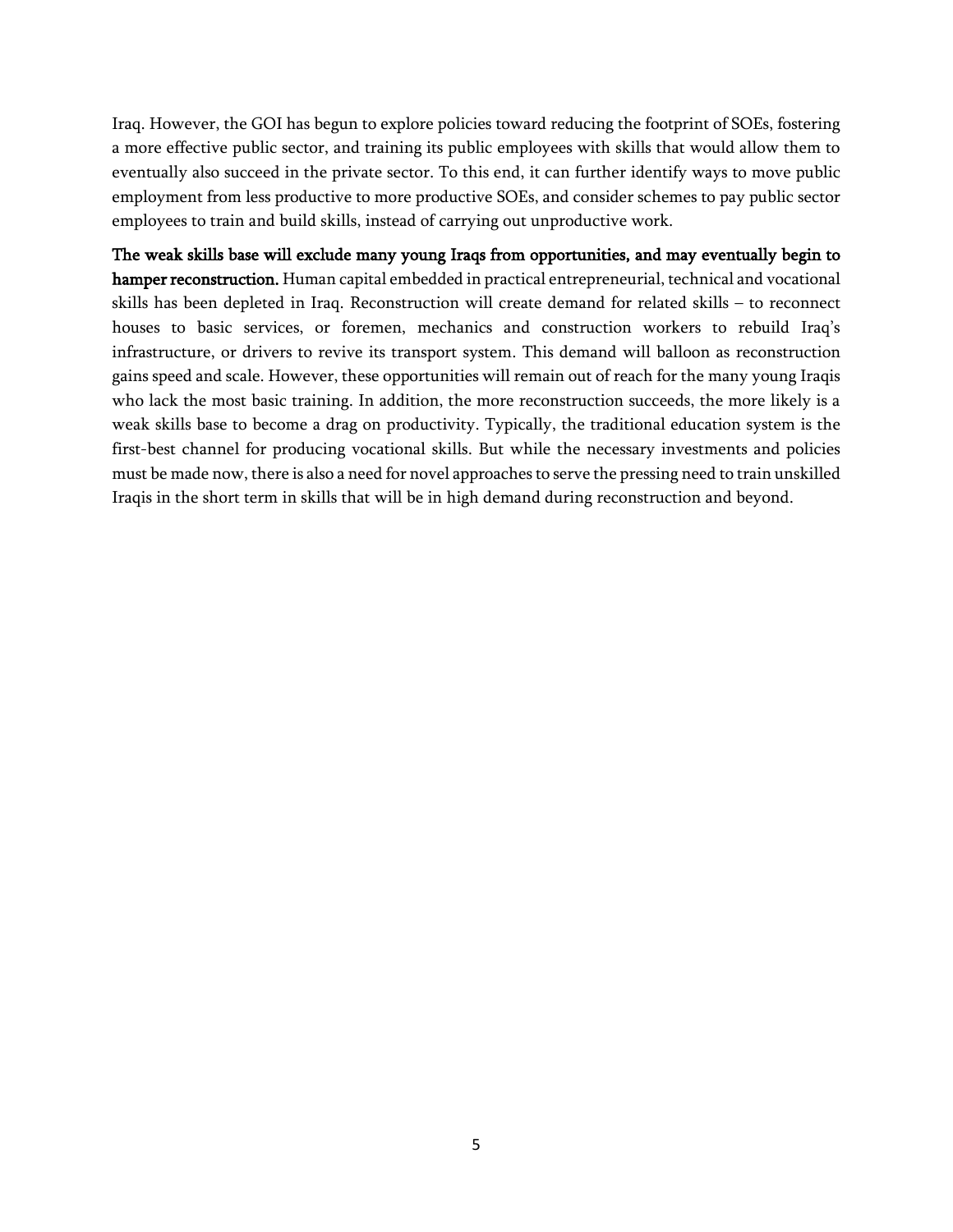### Figure 1. Leading markers of the jobs crisis in Iraq.

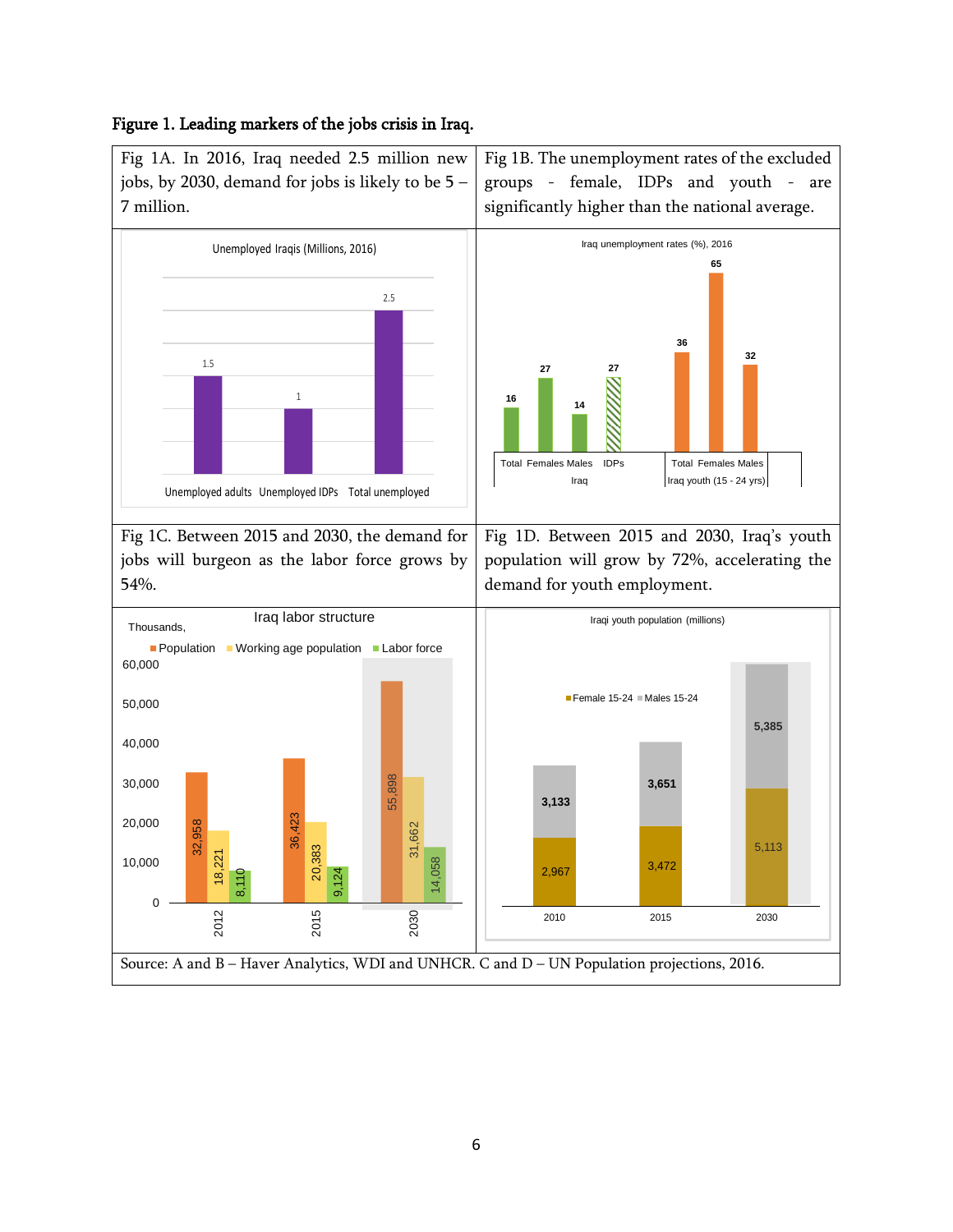## B. Options for short-term job creation at large scale

Reconstruction and stabilization in Iraq call for a vigorous jobs strategy, but an unconventional approach is needed to make progress in the short term despite important obstacles. The prevailing social, political and economic conditions in Iraq present a compelling case for the GOI to launch a strategy that creates large numbers of jobs in the short-term. In the aftermath of one of the most ominous regional conflicts, Iraqi citizens of all sects expect a peace dividend, and many will use scale and speed of job creation as a measure of the GOI's commitment and capability. Several binding constraints will bear on any short-term jobs strategy. Investment climate and public sector reforms will need time to have an impact on job creation. Therefore, a short-term jobs strategy must proceed and succeed without them. A large share of job seekers lack basic skills and the traditional education system cannot effectively train those without skills in the short term. Above all, the threat of fragility and national security-related challenges will continue to depress demand and investment, and will require the GOI's unrelenting attention and engagement.

## This paper uses three criteria to identify sectoral and cross-cutting options for short-term job creation in Iraq:

- (i) Is there a credible opportunity to support job creation in the immediate term?
- (ii) Is the sector jobs-intensive?
- (iii) Is business in the sector potentially sustainable and competitive in the longer term?

## In addition, certain overarching considerations should feature in any short-term actions on jobs that GOI takes:

- (1) The approach should be implementable concurrently in regions where the jobs challenge is pressing, since speed and scale of job creation are crucial.
- (2) While it is critical to create jobs for all, the excluded groups should receive special attention.
- (3) The actions should serve to revive GOI's credibility. Actions that demonstrate sect-neutrality and a true commitment to creating jobs for all Iraqis are important to buy the government the necessary goodwill to see its strategy through implementation, and embark on longer-term reforms.
- (4) Where possible, job creation in the short run should lay the ground for future sustained job growth. To this end, the GOI should accord special importance to enabling small and medium enterprises (SMEs) and the larger private sector to participate in job creation wherever possible. As the shortage of simple vocational skills for reconstruction can stymie job creation, the shortterm jobs strategy should foster the generation of these skills.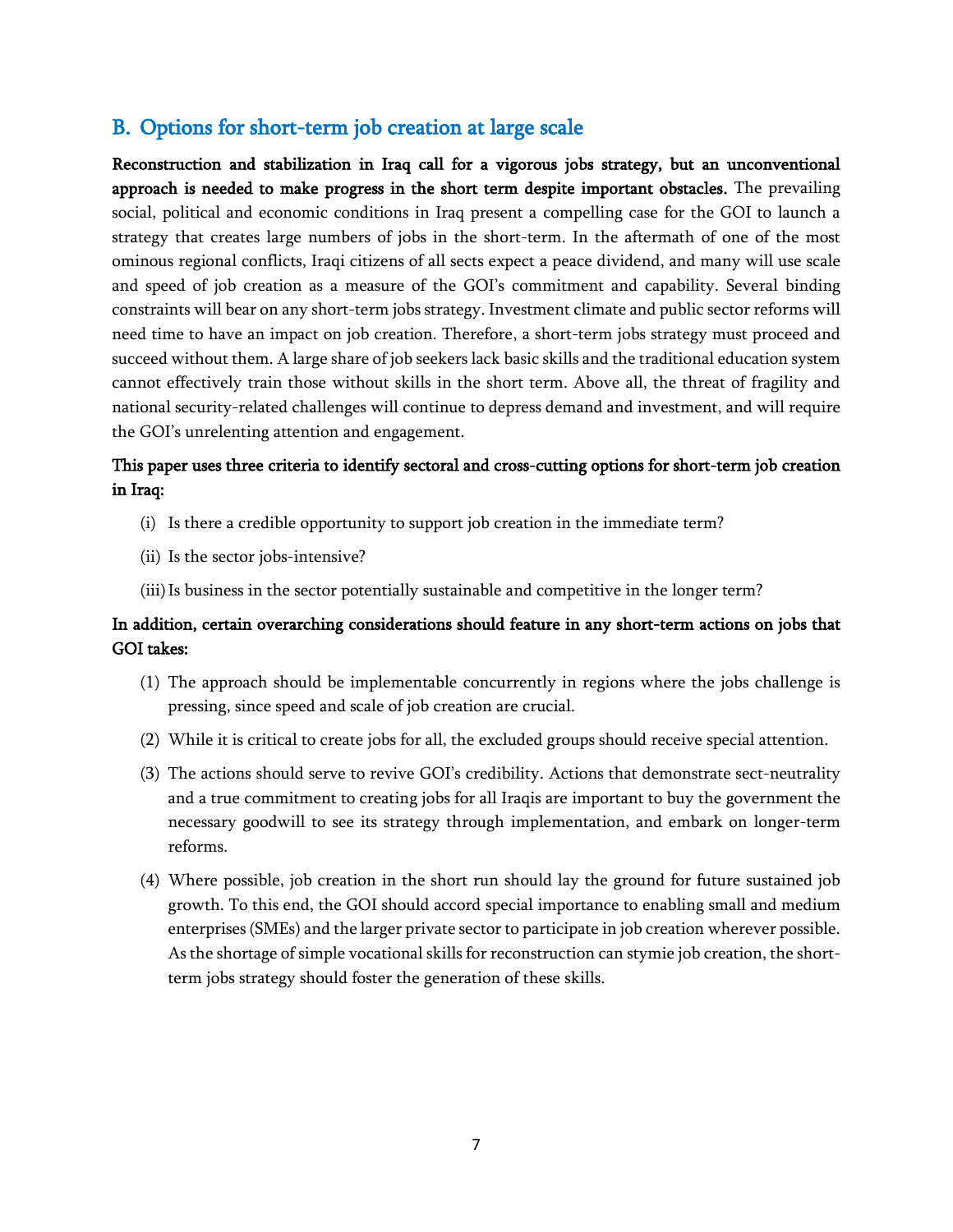#### The following three options have potential for short-term job creation:

- 1. Construction and public works. Reconstruction and repair is expected to span at least a decade and will be supplemented with new infrastructure projects and maintenance. This will make the sector an ongoing activity in the economy. By nature, reconstruction and repairs can commence immediately, and are potentially jobs-intensive. In addition, there is a private sector and SME presence in the construction and construction materials sectors, so that there is a direct opportunity for the GOI to use its investments to help build private sector capacity.
- 2. Agriculture and agribusiness to improve food security and generate jobs, particularly for women and returning IDPs. A revival of agriculture offers opportunities for immediate permanent job creation in farming and livestock, as there is a reservoir of skill, demand for food, and private ownership to offer an impetus for growth and sustainability. A revived primary agriculture sector will boost job creation through SMEs as farm-to-firm related services and processing scale up the agribusiness sector.
- 3. Support to SMEs and vocational skills development for jobs in services and across other sectors. SMEs are active across the economy, including in service sub-sectors with short-term jobs potential, such as transport, IT, (religious) tourism, food and beverages, and retail trade. With the scaling-up of infrastructure and agriculture, SMEs will be able to seize some opportunities and create new jobs through backward and forward linkages. At the same time, it will be difficult for the large number of unskilled job seekers to benefit from new opportunities. Policies that foster vocational skills are a promising way of promoting access to jobs across all productive sectors.

The rehabilitation of infrastructure, and demand driven by successful job creation can benefit productivity and job creation beyond construction and agriculture. Construction and maintenance of roads, ports, irrigation systems, and other infrastructure lowers cost and raises productivity. This has the potential to create jobs in the many types of businesses across the economy that rely on these services. Similarly, agriculture and construction activities can give a demand boost to linked businesses and foster their ability to create jobs. This is the case for firms directly linked to the sectors – for instance, food processing and construction materials, but also transport and retail trade. A large enough – and jobs-intensive – recovery in the two sectors also has the potential to raise aggregate demand and fuel recovery of the economy as a whole.

Other sectors in Iraq's economy do not pass the three-point test. For example, export-oriented light manufacturing creates large numbers of jobs in lower-income countries, but Iraq's income levels are not competitive. Moreover, the prevailing insecurity and poor investment climate are a strong deterrent to new investors in the manufacturing sector. Domestically-oriented manufacturing of fastmoving consumer goods may be a medium-term perspective. There is some scope for a revival of Iraq's heavy manufacturing industries, including through reforms to the inefficient SOEs in the sector. However, the sector is not jobs-intensive; scaling up presents a medium to longer-term agenda.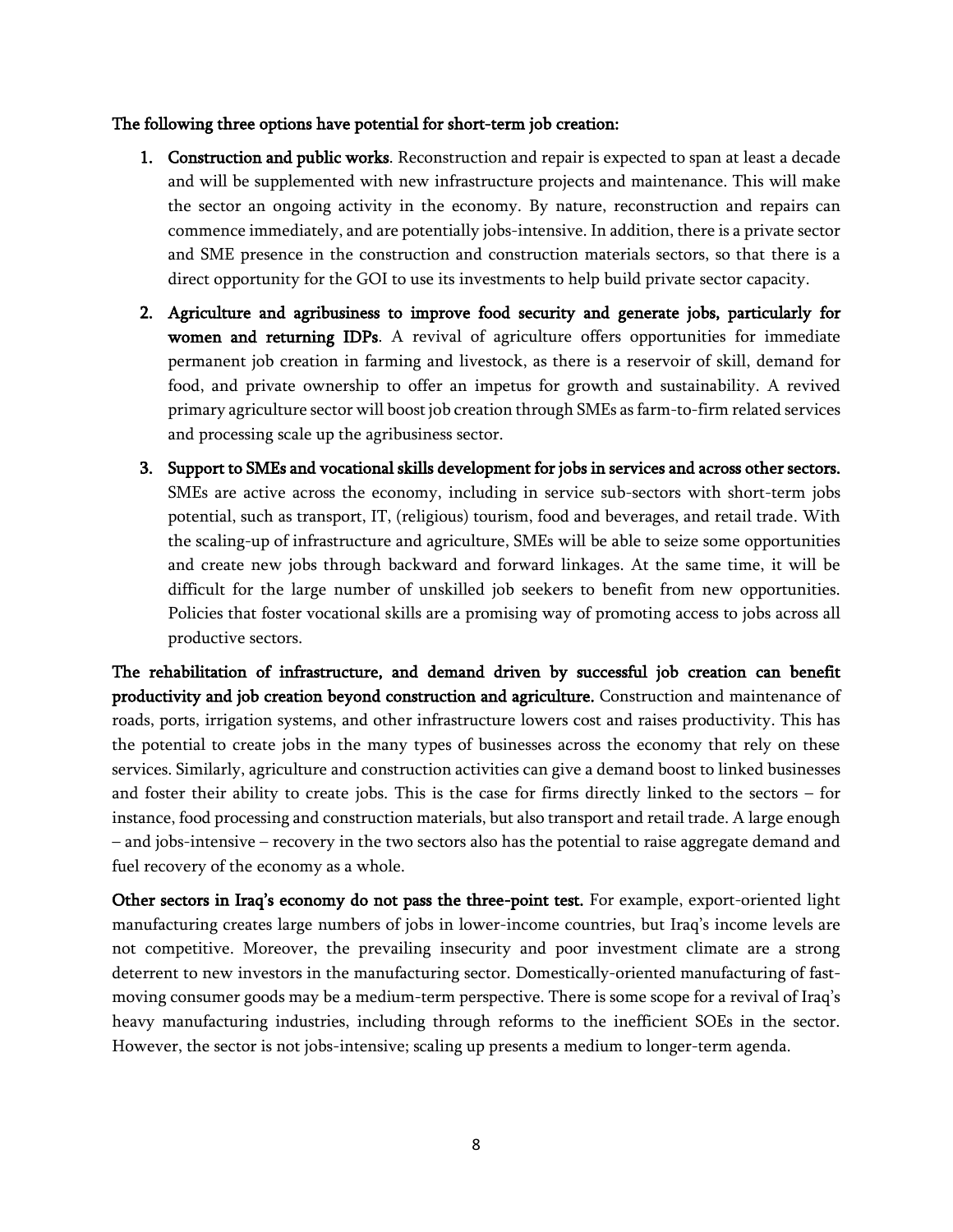## 1. Construction and public works

 $\overline{a}$ 

Reconstruction and repair offer the most obvious opportunities for short-term job creation, but policies are needed to ensure Iraqis benefit. As the reconstruction of Iraq and the rehabilitation of its longneglected infrastructure commences, the combined demand for construction labor and related services can support large-scale job creation in the short term. Construction and public works can create employment for Iraqis of all sects, in rural and urban areas, and across the country. This offers GOI a prized opportunity to signal its commitment to attend to the needs of all Iraqis fairly and transparently. It also provides GOI a leverage point to support SME development at significant scale, while circumventing obstacles that make other approaches to SME support difficult. However, post-conflict experience shows that demand does not automatically translate either into business opportunities for local firms or into jobs for local communities. Benefits may be limited where an excessive number of projects are led by international companies, or rely on capital-intensive processes or even imported labor. The goal of GOI policy must be to ensure that the opportunity benefits Iraqis.

#### In the short-term, the construction sector offers significant opportunities for job creation.

The winding down of conflict reveals that Iraq has a colossal deficit in infrastructure caused by destruction in areas of active fighting, but also by a lack of maintenance over decades. In addition, there is a huge backlog in the delivery of basic services. Some infrastructure projects, such as new interstate highways, airports, and dams have long gestation lags and are a longer-term proposition. However, in the short term, there are many achievable construction projects that can create large numbers of jobs across the country:

- (i) Across the country, there is a considerable backlog in the restoration and maintenance of basic infrastructure such as access roads, bridges, irrigation and drainage channels, sanitation, and electricity connections. The Damage and Needs Assessment for Iraq estimates \$16bn in investment needs in reconstruction alone. 7
- (ii) In the housing sector, a 2012 USAID estimate showed a shortfall of 1-3.5 million housing units even prior to the height of the internal displacement crisis. The World Bank estimates that almost 30-40 percent of the population lives in very poor housing conditions. 8 Financing needs are estimated to amount to \$17bn. 9 In liberated areas in particular, public buildings and office space are also in disrepair. For instance, a 2016 Ministry of Education Survey found that about half of the school buildings in Iraq needed rehabilitation or reconstruction. After the liberation of Mosul, these numbers have increased.

Public procurement offers the GOI a direct opportunity to support jobs and foster private sector development at a significant scale. The National Development Plan 2018-2022 envisions a rise of the

<sup>7</sup> Iraq Reconstruction and Investment: Damage and Needs Assessment of Affected Governorates, World Bank, 2018.

<sup>8</sup> Emergency Operation for Development Project, Project Appraisal Document, World Bank, 2015.

<sup>9</sup> Iraq Reconstruction and Investment: Damage and Needs Assessment of Affected Governorates, World Bank, 2018.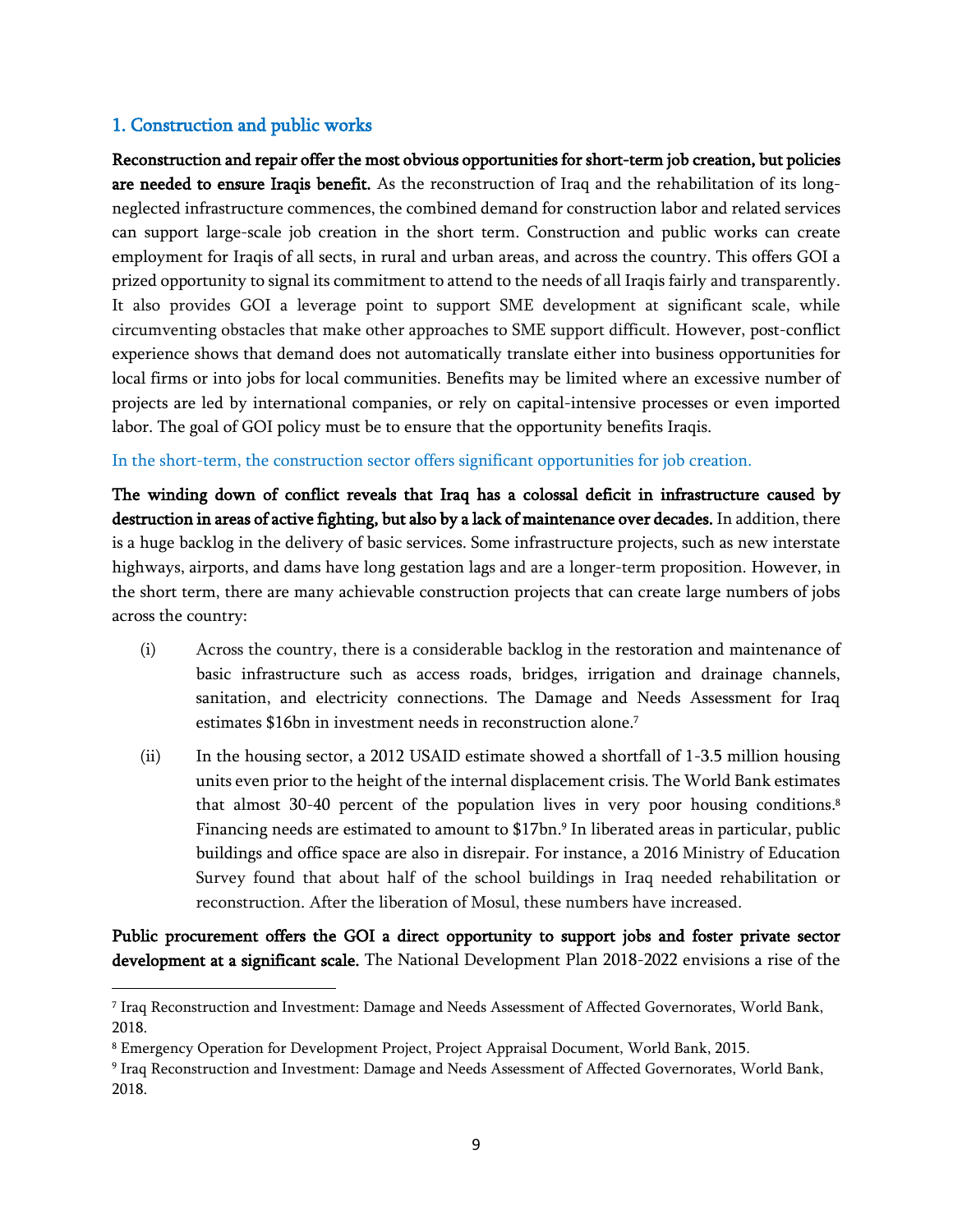share of private capital by 2022, but recognizes that public investment is likely to still play a large role, and a role that is not limited to the oil sector. Thus, by 2022, public investment is expected to account for 75 percent of capital investment in electricity and water (compared to 81 percent in 2015), and 40 percent in construction and buildings (43 percent in 2015). This implies planned public investments of about \$2.6bn in the water and electricity sector and \$845m in the building and construction sector each year through 2022.<sup>10</sup> These projections are based on the assumption that oil revenues remain stable. With the right policies, these important public investments given the GOI a unique opportunity to favor job creation, and to support SME development.

There is substantial private sector activity in the construction sector and linked industries that could potentially benefit from this demand boost. Fifteen percent of all private sector employment is in the construction sector. Private firms routinely bid for smaller contracts in World Bank projects, and are sub-contracted by SOEs to carry out the principal activities for larger contracts. In addition, there is the potential for indirect jobs through backward linkages. Indeed, the construction materials industry is one of only two manufacturing sub-sectors in Iraq (in addition to food processing) with a meaningful level of private activity (see Figure 3B). Reconstruction is also likely to boost some supporting services, such as security services, food and beverages, logistics and transport, and telecommunications. In the medium term, domestic light manufacturing might become more viable due to the demand for fastmoving consumer goods associated with residential construction. Finally, infrastructure rehabilitation is likely to reduce the cost of doing business for private firms, as well as to significantly enhance the mobility of individual Iraqis, and their ability to participate in economic life. This is particularly true of those who are poor and reside in rural areas, with inadequate connections through unpaved roads. For example, poor workers in non-wage agriculture are more likely than others to live on unpaved roads and to live more than five kilometers from a market.

#### Who can deliver infrastructure reconstruction?

Jobs in the short term will be best-served by relying on local private business and public works. Reconstruction and repair can in principle be carried out in four ways:

- Traditional government-driven delivery, including through SOEs;
- Foreign construction conglomerates;
- Local private construction businesses;
- Public works.

 $\overline{\phantom{a}}$ 

The traditional model of infrastructure delivery in Iraq is mired in an inefficient bureaucracy and regulatory system. It is unlikely to serve large-scale reconstruction needs efficiently, or to create largescale employment in the short term, beyond jobs that already exist in SOEs. Large foreign construction conglomerates are certain to be involved in marquee infrastructure projects. However, delivery through the local private sector should be encouraged where possible, as a way of favoring more labor-

 $10$  Calculation based on the investment amounts shown in Table 9 of the NDP Summary, and assuming that the share of private investment rises linearly from the 2015 values to the 2022 values shown in Table 12.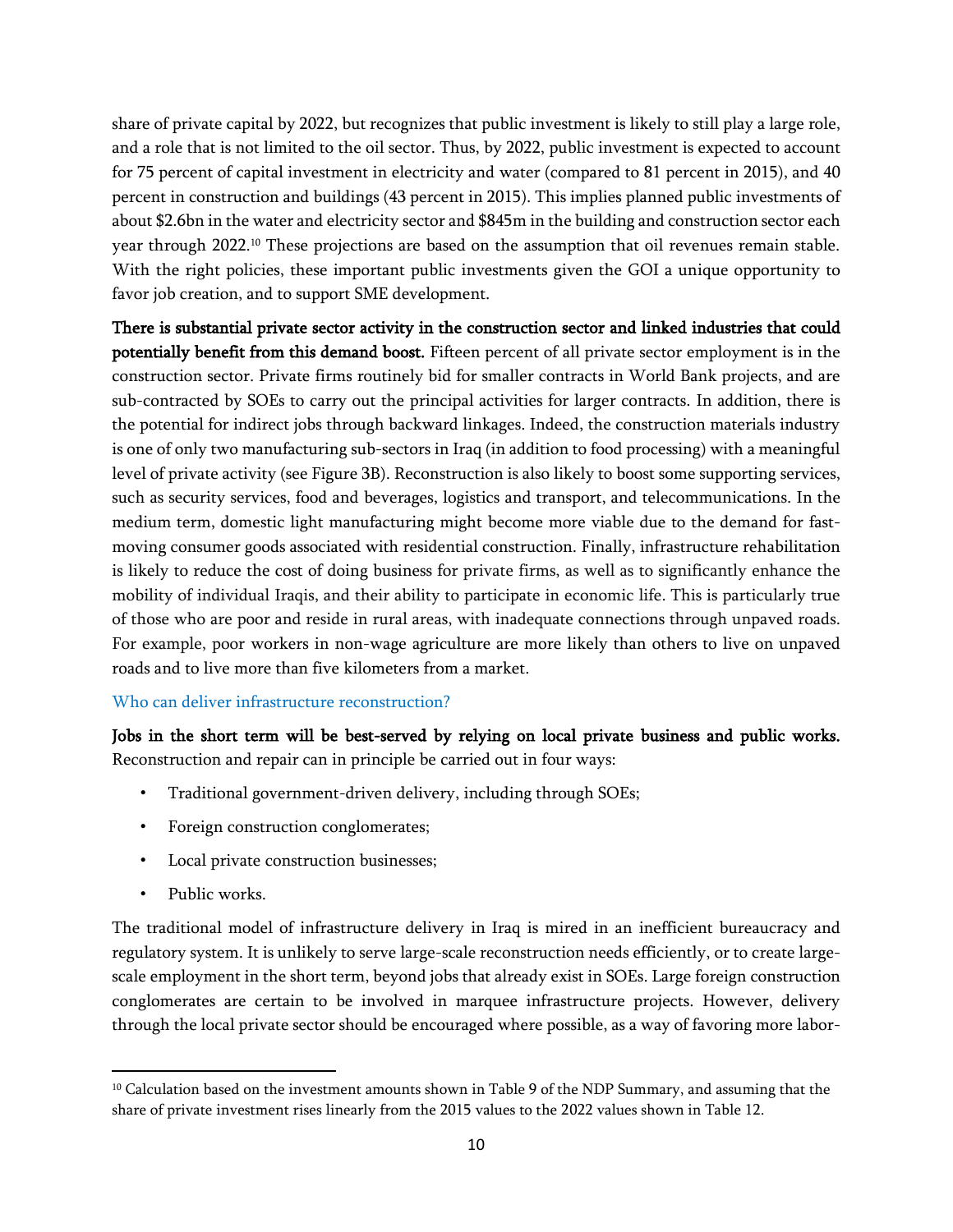intensive processes, and to encourage multiplier effects that may not arise through foreign firms. Public works are an important alternative where a local private-sector response is unlikely to be vigorous enough. They also allow GOI to emphasize access to jobs to assist in the reintegration of former militia members, and for disadvantaged groups, including IDPs and returnees, as well as their host communities. Public works and delivery through smaller local firms may not uniformly deliver high quality. However, in cognizance of Iraq's political reality, the government must consider in its assessment of the costs and benefits of different ways of undertaking construction the social externalities that arise where it creates local jobs and foster local business. Thus, the *Vision 2030* Infrastructure Note recommends embracing pragmatic, best-fit options to address immediate challenges related with infrastructure and related services restoration.

Reconstruction policy – and changes in the way Iraq undertakes maintenance – can support job creation without downsizing in SOEs. Much like business climate reform at large, construction SOEs are unlikely to reform rapidly. However, the process needs to begin – by deepening steps toward greater transparency, integrity, and accountability in public procurement, and by adopting a vision of SOEs behaving as more like that of private businesses, and being governed by less politically dependent boards. In addition, local hiring requirements make sense for SOEs bidding for government contracts. Private construction companies are active, but hampered by poor access to credit, government arrears, outdated procurement and contract management, rules on registration and classification that have the effect of restricting competition, and the political clout of SOEs in bidding processes. Yet, the GOI has a range of attractive opportunities to directly support SMEs through changes in its procurement process – some of which have been successfully developed at the sub-national level in the Kurdistan region. Thus, to enable greater private-sector participation, the GOI should consider giving priority to local private enterprises in bids, in recognition of the social and economic value of carrying out projects through SMEs (at least for a certain share of projects bid out). To create opportunities for the large majority of small businesses that are informal, the GOI could weigh simplifying or temporarily waiving some registration and classification requirements for the smallest contracts likely to be within reach of small firms. In addition, the GOI could make bidding more financially viable for small firms by ensuring rapid payment of contracts, introducing SME preference programs and policies, and easing the requirements for small bidders to provide securities. Financial market interventions could target relief from government arrears, or revive Iraq's housing loans scheme. It is worth noting that the hurdles for SMEs to become engaged may be lowest in maintenance contracts (where there is, in addition, the prospect of durable business opportunities). In the somewhat longer term, an effective public-private partnership (PPP) framework could provide business opportunities for private enterprises in operation and maintenance at larger scale.

Past experience suggests that simple construction projects in Iraq can create one new additional job for every \$5,000 invested in simple projects, and \$25,000 in more complex ones. While any estimate of cost per direct (indirect) short-term job created from construction investment in Iraq is necessarily very uncertain, information provided in Estache et al. (2013) suggests that one could reasonably expect the construction of buildings to create one job for roughly every \$25,000 invested, and road and other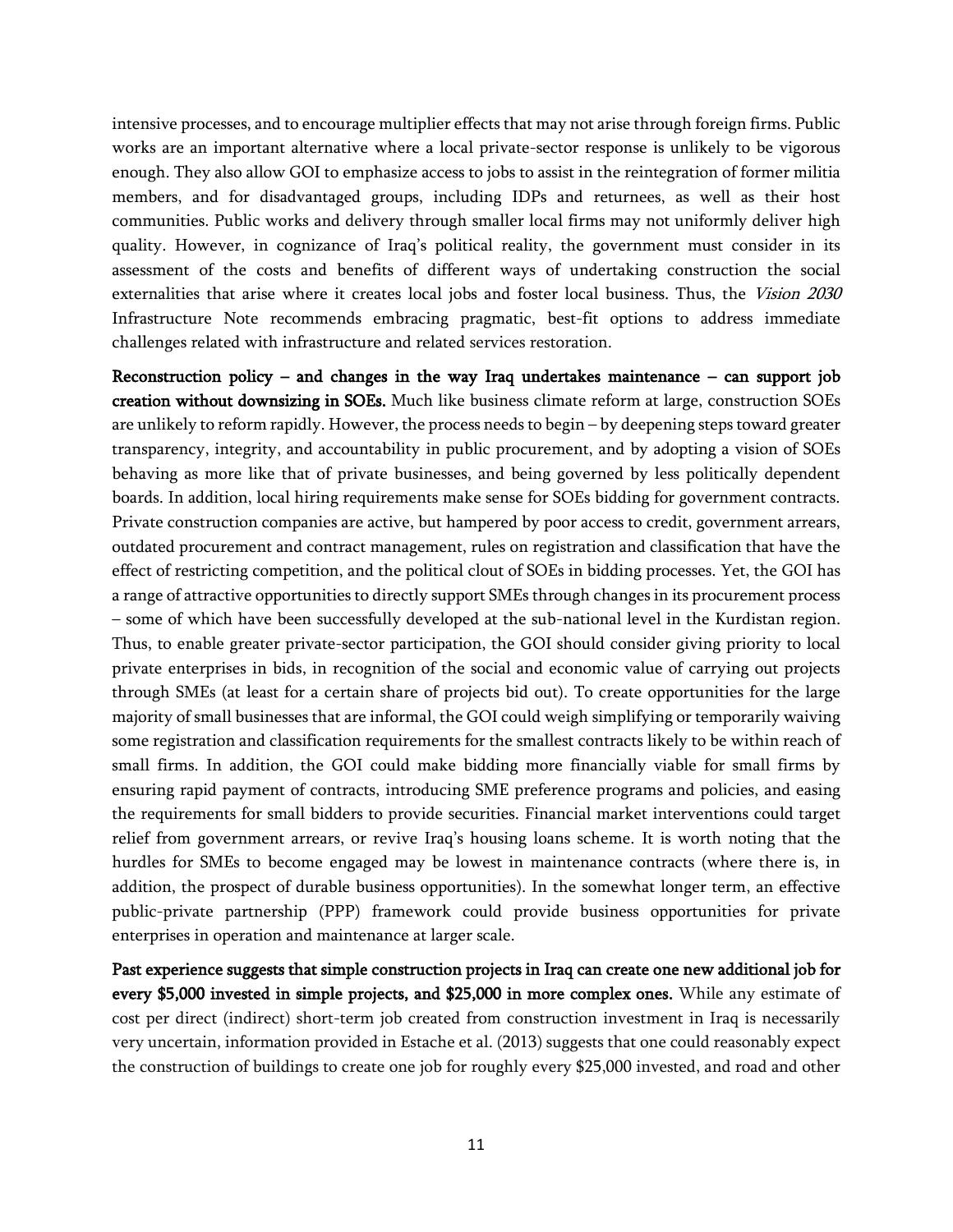simple construction activities to create one job for about every \$5,000 invested. <sup>11</sup> Each \$100m invested in roads and simple infrastructure would therefore be expected to be associated with about 20,000 short-term jobs, and \$100m invested in building construction and more complex infrastructure, 4,000 jobs. Assuming equal amounts invested in simple and more complex infrastructure, a reconstruction investment of \$7.5bn could provide jobs for one in five Iraqis currently unemployed.

#### 2. Agriculture and agribusiness

#### Why agriculture and agribusiness?

 $\overline{\phantom{a}}$ 

Agriculture offers the potential to create jobs in the immediate term, in particular for groups now excluded from other opportunities. The agriculture sector is an integral part of the Iraqi economy and embodies the skills and expertise required to support large-scale job creation in the short term. An emphasis on agriculture and agribusiness in job creation has several advantages. The need for jobs is certainly great in rural areas, where some 31 percent of the Iraqi population resides: about one in three members of the rural labor force is unemployed. At the same time, with 20 percent of total employment in agriculture, the sector makes a large contribution to overall employment, and offers the potential for job creation at scale.<sup>12</sup> Jobs created in rural areas reach women, and the poor; the sector is also vital to the future prospects of returning IDPs and their home communities. Jobs in agriculture require modest skills that can be developed in the short term; and a stronger agriculture sector could play a crucial role in Iraq's food security.

Agriculture in Iraq has profoundly declined. Historically, Iraqi agriculture was an important source of jobs and food for its citizens, but decades of conflict and sanctions have gradually eroded its performance. Today, half the cereals consumed are imported, and the share of food products in Iraq's import basket is 20 percent (Figure 2, Panel A and B). While food dependence is not unusual for an oil exporter, conflict-battered and neglected transport networks have limited access to major trading routes, which raises import bills and exacerbates concerns about food insecurity. Already, 2.4 million people across the country require food security assistance (FAO 2016). Reach and Big Heart (2016),

<sup>&</sup>lt;sup>11</sup> Estache et al. (2013). Infrastructure and employment creation in the Middle East and North Africa. World Bank. Estache et al. (2013) do not provide dedicated estimates for Iraq. To approach likely cost, we first note that, among MENA countries discussed in detail in the report, the elasticity of employment to infrastructure investment in Iraq is similar to Morocco, Lebanon, and Libya (Table 4.3). Among these three, the median cost per direct (direct, indirect, or induced) job in building construction is \$33,036 (\$20,268), and in road construction, \$5,302 (\$4,865) (Tables 3.7 and 3.6). Secondly, we note that Estache et al. provide an estimate of cost per direct (direct, indirect, or induced) job from any infrastructure investment in MENA developing oilexporters of about \$21,000-25,000. At the project level in the MENA region, cost per job-year FTE \$5,818 in public works supported by the World Bank through Egypt's Labor Intensive Public Investment.

 $12$  Vision Agriculture Note. In the IEHS, in 2012, the share of agricultural employment in total employment was nine percent.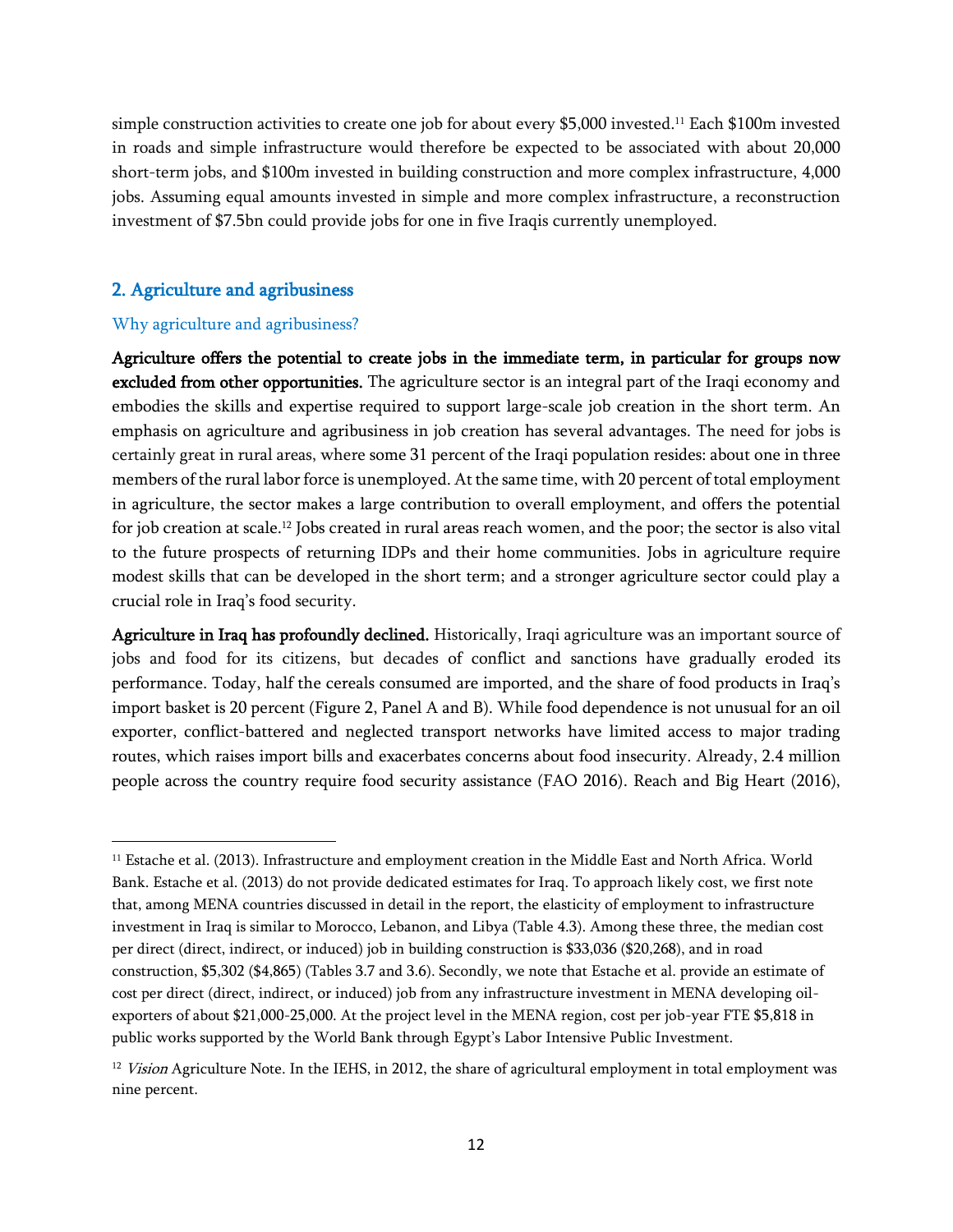quoted in FAO (2017), find that since the Daesh occupation, Iraq has additionally lost 40 percent of the agricultural production in predominantly agricultural provinces. 13

A revival of agriculture would have the potential to be a boon for jobs. Production in primary agriculture is labor-intensive, with a labor share of about 40 percent of total factor share, compared to a share of capital and machinery of less than 15 percent (Figure 2F). It is important to note that, in the immediate term, the goal of recovery is to allow Iraqis to return to farming activities they used to carry out, including until quite recently. There are two important implications to this fact, as far as the potential of agriculture to foster jobs growth is concerned. First, while successful recovery might in the medium term imply more capital-intensive production, it may be reasonable to assume that a resumption of activities would not immediately involve a leap to much lower labor intensity. Secondly, while it is important to ask whether cultural reservations and reservation wages might lead unemployed Iraqis to reject work in agriculture, this concern is less acute for those returning to farming. Further, tradition-constrained rural Iraqi women who are presently excluded from the workforce in other sectors will benefit disproportionately. Thus, women hold a far higher share of jobs in the sector than in the economy at large: between 1980 and 2010, the share of women in agriculture increased from 30 to 50 percent, and it may now be as high as 60 percent.<sup>14</sup> This compares to a share of women of just 9 percent among all employed. Employment in the sector is particularly important for less-educated women.

Linkages in the food system could become a source of additional jobs. Scaling up agriculture in Iraq also has the potential for spillovers for job creation in industry. In Iraq, food processing is the manufacturing subsector in which the most private firms – the large majority of them informal – are active (Figure 3B). Forward linkages are therefore quite likely to help generate jobs. Among these, jobs in home-based production could provide further opportunities for women who have little other access to jobs. If recovery proceeds well, it could also nurture the revival of larger downstream industries such as a sugar processing plant that was abandoned by private owners. Finally, there are also possible backward linkages through new demand for industrial inputs – fertilizers, chemicals, seeds, among others. These are, however, capital-intensive industries dominated by SOEs.

A 10 percent increase in primary production may generate revenue for farmers and farm workers equivalent to 126,000 jobs, in addition to jobs in services and manufacturing. Agriculture value added in Iraq was about \$8.7bn in 2016 (World Development Indicators). The factor shares shown in Figure 2.F can help provide a sense of what may be the jobs implications of such a recovery. We make the conservative assumption that farmers and farm workers appropriate only the value added due to labor and land, and also assume that an expansion of production at the margin would utilize the same factor input mix observed at the mean. With these assumptions, a 10 percent recovery in agriculture would translate into nearly \$400m in additional revenue. Some of this revenue will be additional income for those already active in agriculture, that is, better jobs. Some of it will go to new hires, that is, additional

<sup>&</sup>lt;sup>13</sup>Reach and Big Heart, 2016, Agricultural Market Assessment. FAO (2017), Near East and North Africa Regional Overview of Food Insecurity 2016.

<sup>14</sup> *Vision 2030* Agriculture Note.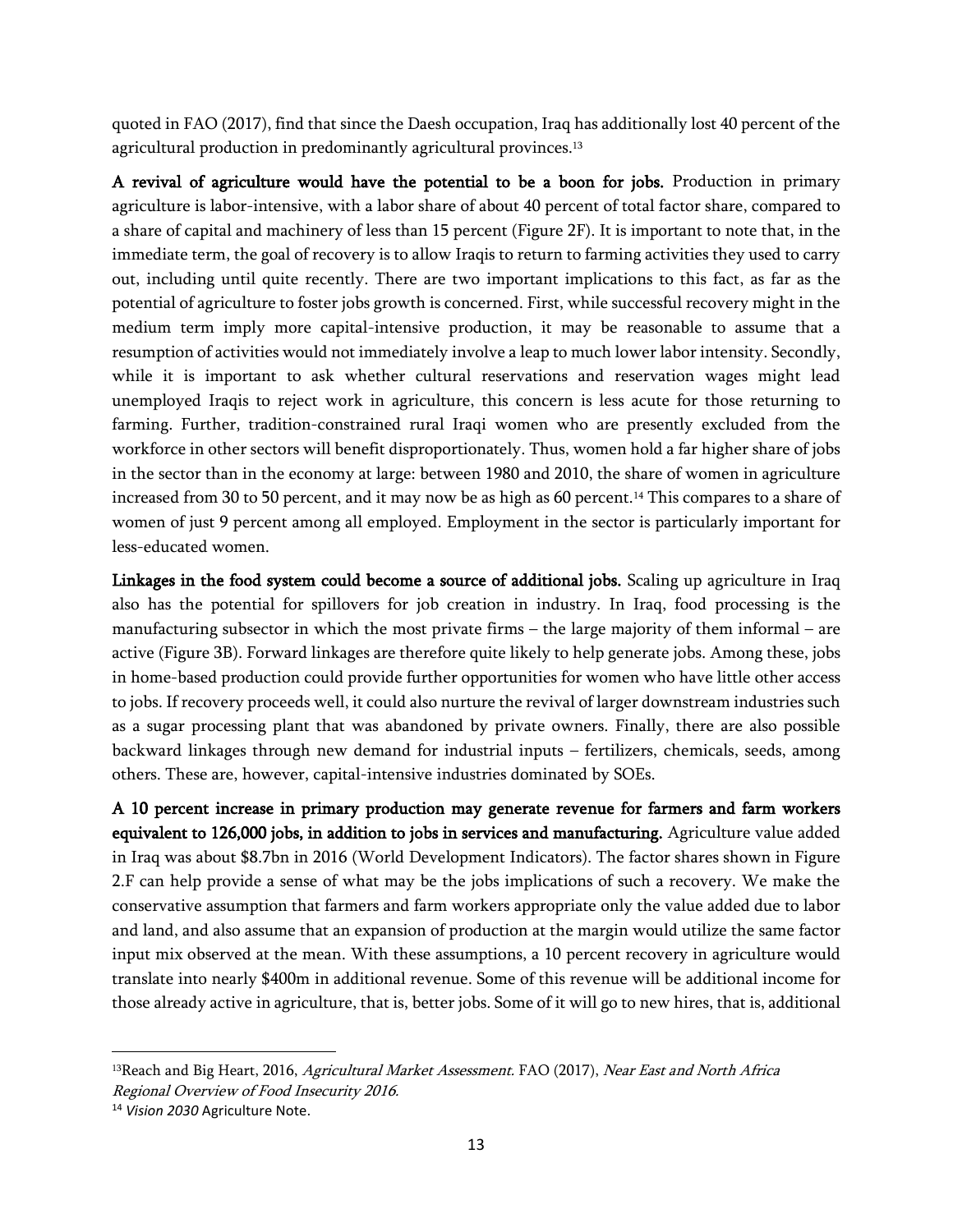jobs. To provide a sense of the scale of the potential jobs impact, one can note that the revenue increase is equivalent to about 126,000 times the average wage of workers in agriculture, or about 174,000 times the average consumption of a household of four (IHSES 2012). These estimates only consider the benefits of recovery to those who are directly working in agriculture; in addition, other jobs would be created or improved throughout the economy in linked businesses.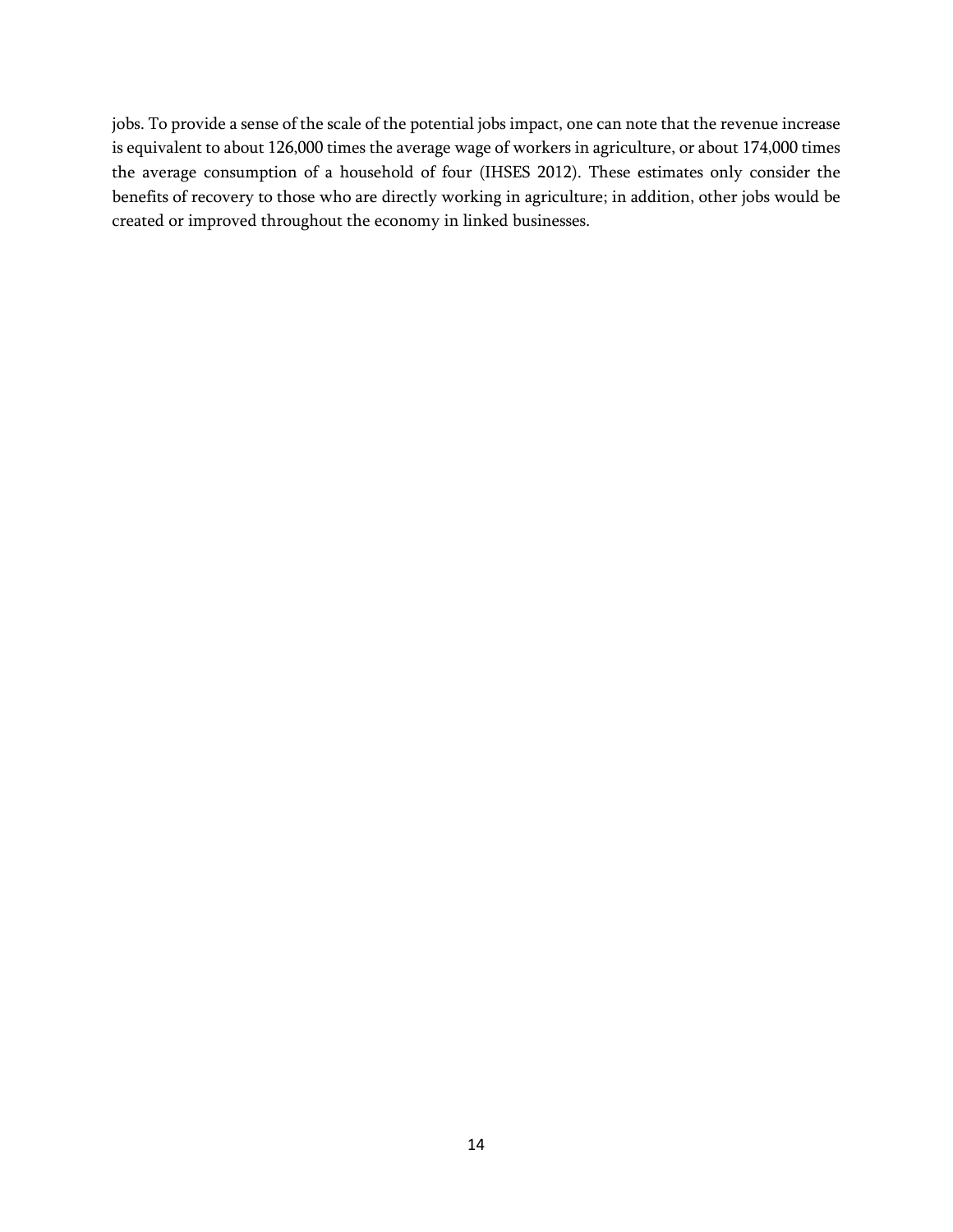

Figure 2: Agriculture has potential to serve as an important source of food and jobs in the short term.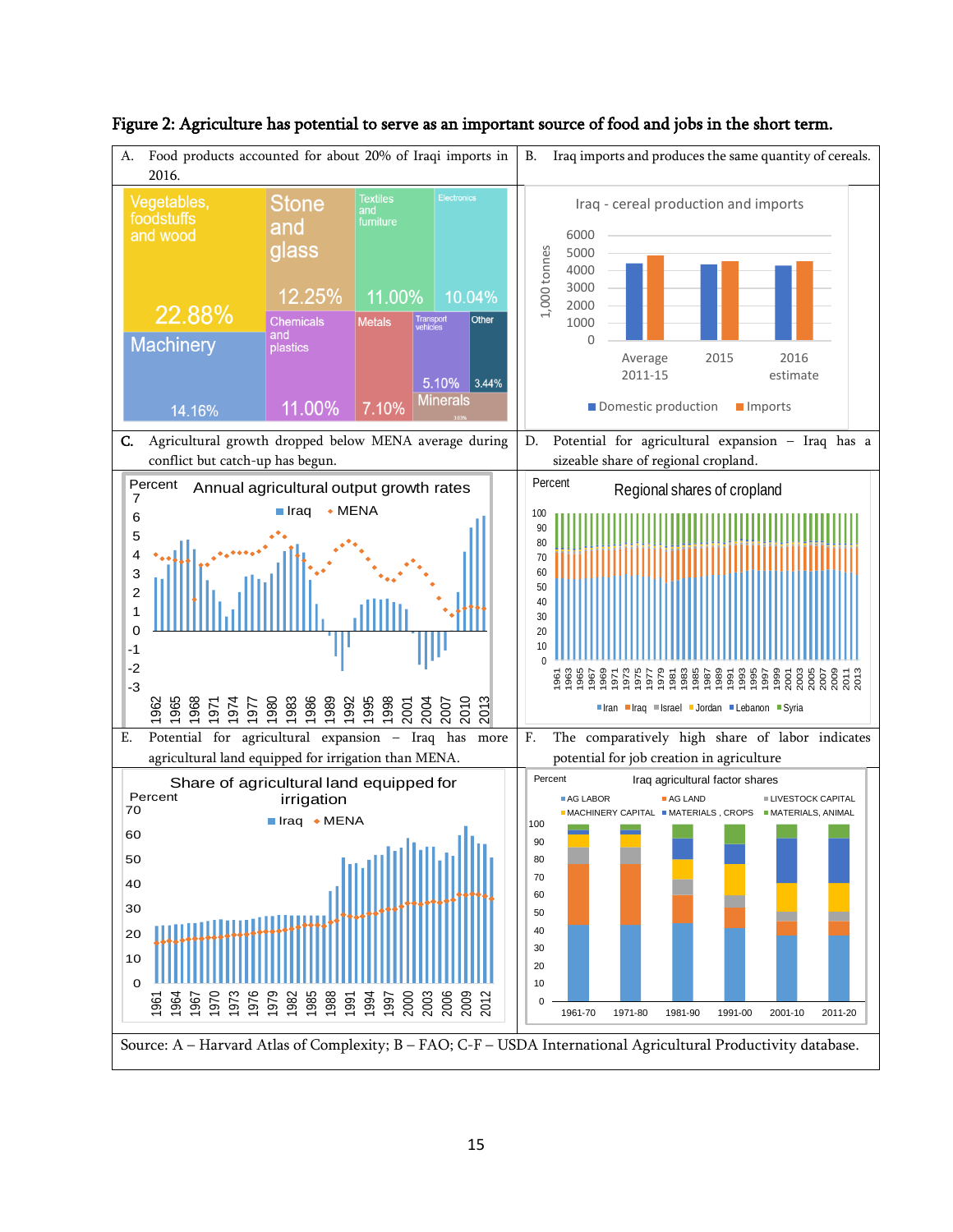#### There is potential for a recovery in agriculture

l

By regional comparison, Iraq has an abundance of land potentially available for production. Only about 22 percent, or 9.5 million hectares, of Iraq's land area is arable land suitable for agriculture. However, relative to other Middle Eastern and North African countries, this represents a sizeable acreage – and with only five million hectares currently cultivated (mostly on small farming units), there is a large potential in principle to expand tillage (Figure 2D; see also Vision Agriculture Note). Similarly, in Iraq, 60 percent of tilled land is irrigated, relative to an average of about 30 percent in the Middle East and North Africa, although the scarcity of water and salinity have emerged as important constraints to agricultural expansion in the short-term (Figures 2 D and E).

There is potential for diversified production. Unlike other sectors of the Iraqi economy, agriculture remains somewhat diversified, and was more diversified in the past. About half of the cereals consumed are produced domestically (Figure 2B). The country also produces vegetables, dates, figs, as well as grapes, raisins, and other dried fruit. Indeed, dates are the one export item that registers next to oil and precious metals. Date cultivation and processing is labor-intensive. In addition, fisheries are an important source of income for the rural population. Iraq also raises a significant number of livestock including sheep and goats, cattle, camels, and buffaloes. Indeed, when Iraq was conflict-free, livestock production represented 30-40 percent of the total value of agricultural production and contributed significantly to household nutrition. It remains to be seen in which of these sectors Iraq may hold a comparative advantage in the medium term. Yet, in the short run, there clearly is a range of activities that can resume and provide urgently needed jobs.

With the right investments, vigorous domestic demand could fuel a successful recovery. Despite poor access to markets, in areas of Iraq that have been relatively stable, agricultural growth has picked up, and catch-up growth rates have exceeded growth in the Middle East and North Africa (Figure 2C). The area planted to wheat more than doubled over the years 2008-2014, with a concurrent rise in seed use. This reversal could continue. Firstly, public works can rebuild rural infrastructure that has fallen into disrepair or has been destroyed. Such reconstruction projects could include rural roads to connect farms to markets and irrigation channels that will enable farm owners to resume production. Secondly, in post-conflict areas, recovery can make important first gains by replacing lost livestock, machinery, and other capital inputs. Thirdly, international experience has shown that adoption of relatively basic technologies can boost agricultural productivity in the short term. Finally, there is high demand potential: food shortages satisfied presently by imports have created a substantial demand for farm fresh and processed food. Thanks to private ownership, growth of these components is not contingent on public sector reforms. On the public side, however, there is also the potential to shift cereal sourcing in the Public Distribution System from the current parity between imported and domestically produced cereals.<sup>15</sup>

<sup>&</sup>lt;sup>15</sup> There is an urgent need to understand the way the Public Distribution System currently shapes the product markets. While it is certain that the system induces price distortions, these could be both beneficaial – a virtual uptake guarantee – and negative.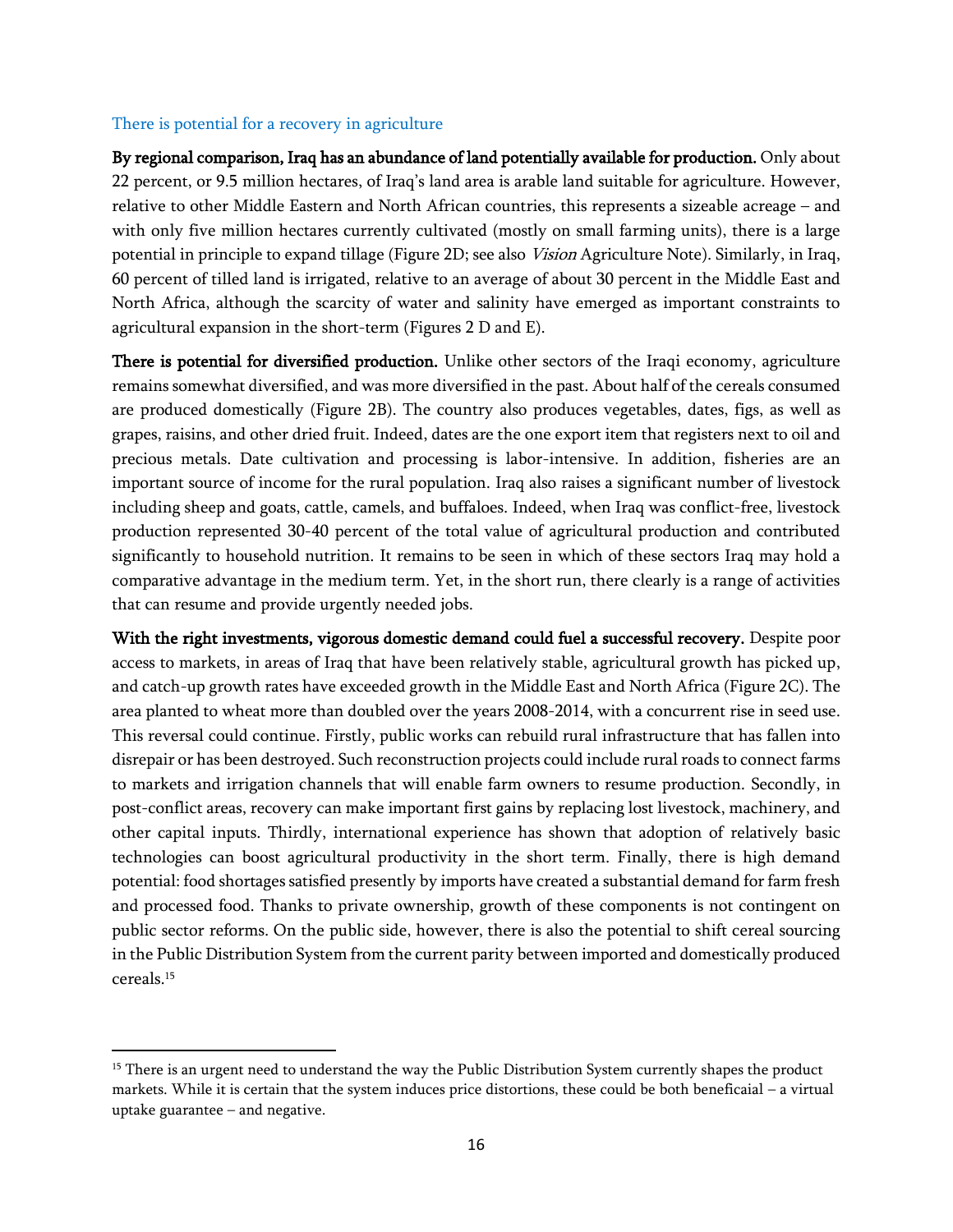Some important constraints to agriculture are immediately actionable. In the 1980s, growth in Iraq's agriculture sector was often higher than in the Middle East and North Africa region (Figure 2C), but conflict and lack of reforms have disrupted access to key inputs and links to markets, fueling import dependence. On the input side, FAO (2017) finds that contributors include: (i) damaged machineries and tools, (ii) reduced access to irrigation equipment (currently 20 percent of farmers have access to irrigation compared to 65 percent before the conflict), (iii) lack of fertilizers, pesticides, and seeds have increased due to the suspension of government input provisions, import and transport regulations that prevent the use of fertilizers, and damage to transport and infrastructure, and (iv) lack of finance for repairing or replacing equipment and tools. The resulting damage to crop and livestock production has been significant: some areas have lost up to 95 percent of livestock. These constraints can in principle be addressed through policies and programs that are well understood. In the area of finance, the domestic banking is unlikely to offer a short-term solution. Since lessons from experience show that improved access to finance for both farmers and input dealers is critical for success, the GOI should consider alternative paths to alleviating the finance constraint, perhaps through a revival of its subsidized agricultural credit program.

Displacement, water scarcity, soil degradation, and land markets pose more profound obstacles to recovery, and must be addressed. Its potential for job creation notwithstanding, the agriculture sector faces significant constraints to recovery. The most fundamental is to ensure that land owners can return to plough their land. This means ensuring that internally displaced Iraqis of all sects and backgrounds can come back to their home communities. It also means addressing damaged irrigation systems, an inadequate water supply, and very significant problems with soil salinity. FAO estimates that approximately 60 percent of cultivated land is negatively affected by salinity, and 20-30 percent has been abandoned because of salinity. It is important to note that gains in water use efficiency are likely crucial to ensuring that a recovery in agriculture does not create the kind of unsustainable water stress observed in other countries in the region, and erodes gains made in the sector. <sup>16</sup> There is also a need to better understand how land markets and tenure impact prospects in agriculture. A recent IFAD review reports that land markets are informal, and the government still owns two thirds of the land, but also judges tenure to be somewhat functional, and considers that the poor have a degree of access.<sup>17</sup>

l

<sup>&</sup>lt;sup>16</sup> Gassert et al. (2013). "Aqueduct country and river basin rankings: a weighted aggregation of spatially distinct hydrological indicators." Working paper. Washington, DC: World Resources Institute, November 2013. <sup>17</sup> IFAD (2016). Iraq - Smallholder Agricultural Policy Analysis.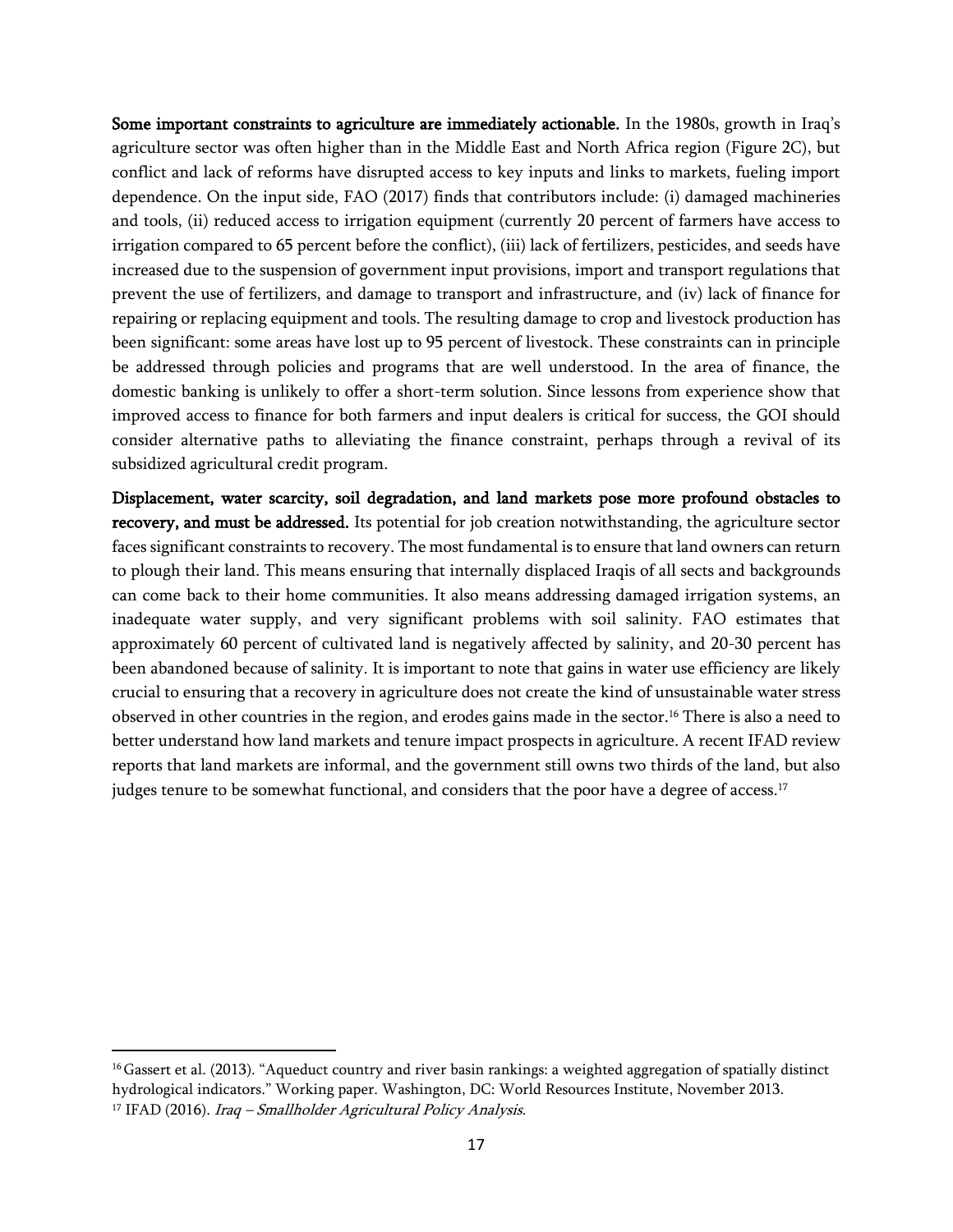## 3. Enabling recovery: support to SMEs and vocational skills

An effective jobs strategy should support SMEs and vocational skills training in order to boost job creation from construction and the food system, seize opportunities in other sectors, and build business capacity. Previously, we have identified two sectors of the economy with the potential to create large numbers of jobs in the short term. In addition, the GOI can consider two key actions to enable recovery that matter for construction and agriculture, but also cut across sectors. The two actions proposed are broad-based support to SMEs, and unconventional support to vocational skills. Support to both is needed to (i) maximize the job impact of investments in construction and agriculture – in particular, in the service and manufacturing sub-sectors likely to see an increase in demand through linkages to agriculture and construction. It is also crucial in order to (ii) seize short-term opportunities in sectors beyond these two sectors, and (iii) strengthen business capacity for the longer term.

## Most private sector activity is in SMEs – support across sectors is not easily achieved, but there are some starting points

Sixty percent of jobs in Iraq are in the private sector; most of them are in SMEs, in services, and in the informal sector. Iraq's private sector creates about 60 percent of all jobs; about 30 percent of all jobs are in private business in the services sector. The investment environment has stifled large private firms, and large employers tend to be SOEs. By way of contrast, SMEs are active across sectors, and can form the basis for jobs growth in the private sector. SME employment is concentrated in particular in commerce (retail and wholesale trade), transport and communications, and construction.<sup>18</sup> The sector is largely informal.

Business climate reforms are crucial to allow job creation in SMEs. The poor business environment has hindered job creation through SME development. Long-term job creation through SME growth will require wide-ranging structural reforms, to allow for reliable access to electricity, build a banking system that provides real services to SMEs, and create a more level playing field between SOEs and private businesses. These reforms are a longer-term agenda, but the GOI should not delay further stps to deepen the important changes already begun.

In the immediate term, government procurement offers a direct opportunity for support to SMEs at scale, and some marquee foreign investments could offer targeted opportunities at a limited scale. Taking cognizance of how its policies have thwarted a key source of job creation, the GOI can create more space for SME participation in its current economic activities. A prominent opportunity is to give preference to local sourcing and hiring in procurement contracts. Some preferential treatment in the award of construction contracts is one current positive example of such support. Foreign investors also have some potential to foster SME development – but not without specific policies and arrangements that provide special incentives. 'Indirect Offsets' are an example of how GOI can require foreign firms benefiting from oil and defense contracts to promote SME development. In the longer term, similar support can be asked of firms investing in Iraq's reconstruction in capital-intensive sectors such as energy, transport and power.

<sup>18</sup> *Enterprise Survey 2011*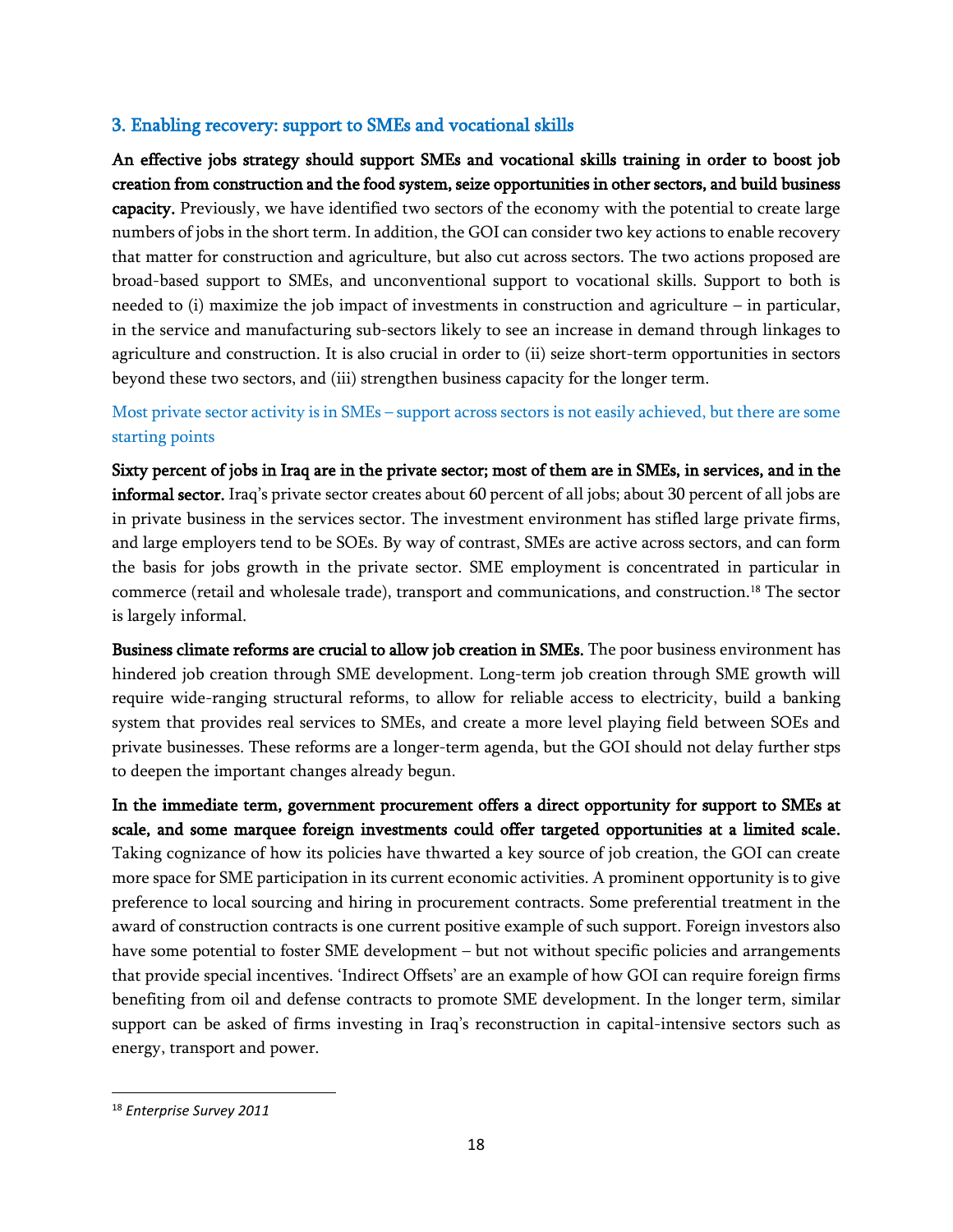Investment in agriculture, construction, and religious tourism can boost demand for SMEs, in particular those active in services. A short-term job strategy led by agriculture and construction will provide business opportunities for SMEs. We have argued that SME job creation in construction will benefit it the agencies implementing construction and public works rely as much as possible on local private businesses. Agribusiness also has abundant employment potential in the short term, if progress can be made in agriculture recovery. The presence of SMEs in activities such as transport to farm and to market can facilitate job creation in the short to medium term, unconstrained by government regulations and delays due to overdue reforms. Home-based businesses can create opportunities for women excluded from other segments of the labor market. Business opportunities for IDPs and returnees who were previously active in commerce deserve particular attention. In the longer term, budding SME involvement can foster upstream industries for agro-processing and modern services. Beyond these two sectors, religious tourism is worth highlighting as an additional source of demand. The sub-sector has shown remarkable resilience throughout the years of conflict, and it is estimated that in 2014, it supported 161,000 jobs directly, and 447,000 when linkages are taken into account, with a high elasticity of employment to income growth of 0.54 over the years 2009-2014. <sup>19</sup> The facilities and transport religious tourists use are mostly basic, and there is much potential for services that provide greater value added.

<sup>&</sup>lt;sup>19</sup> Source: Central Bank of Iraq, Balance of Payments; Ministry of Planning.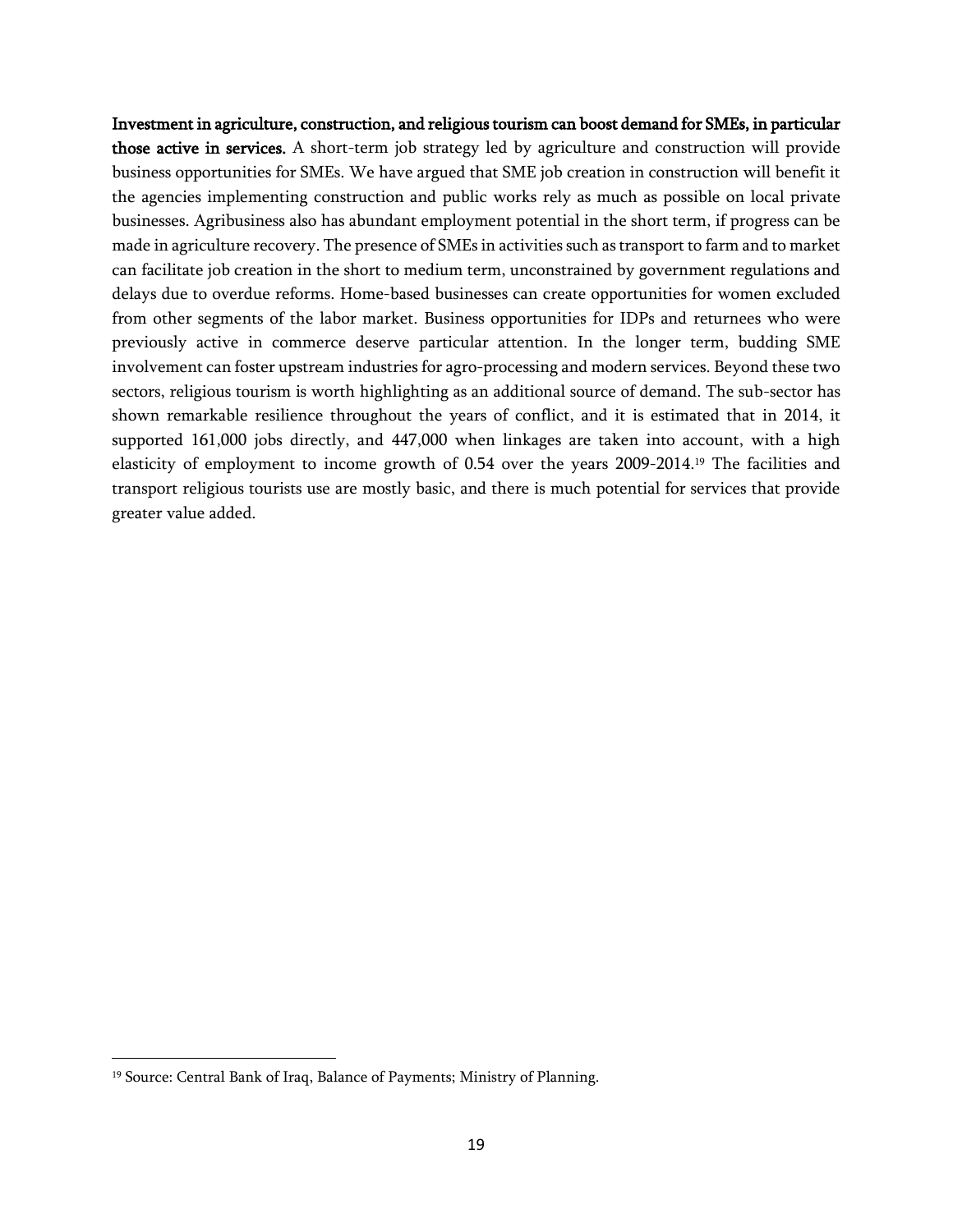

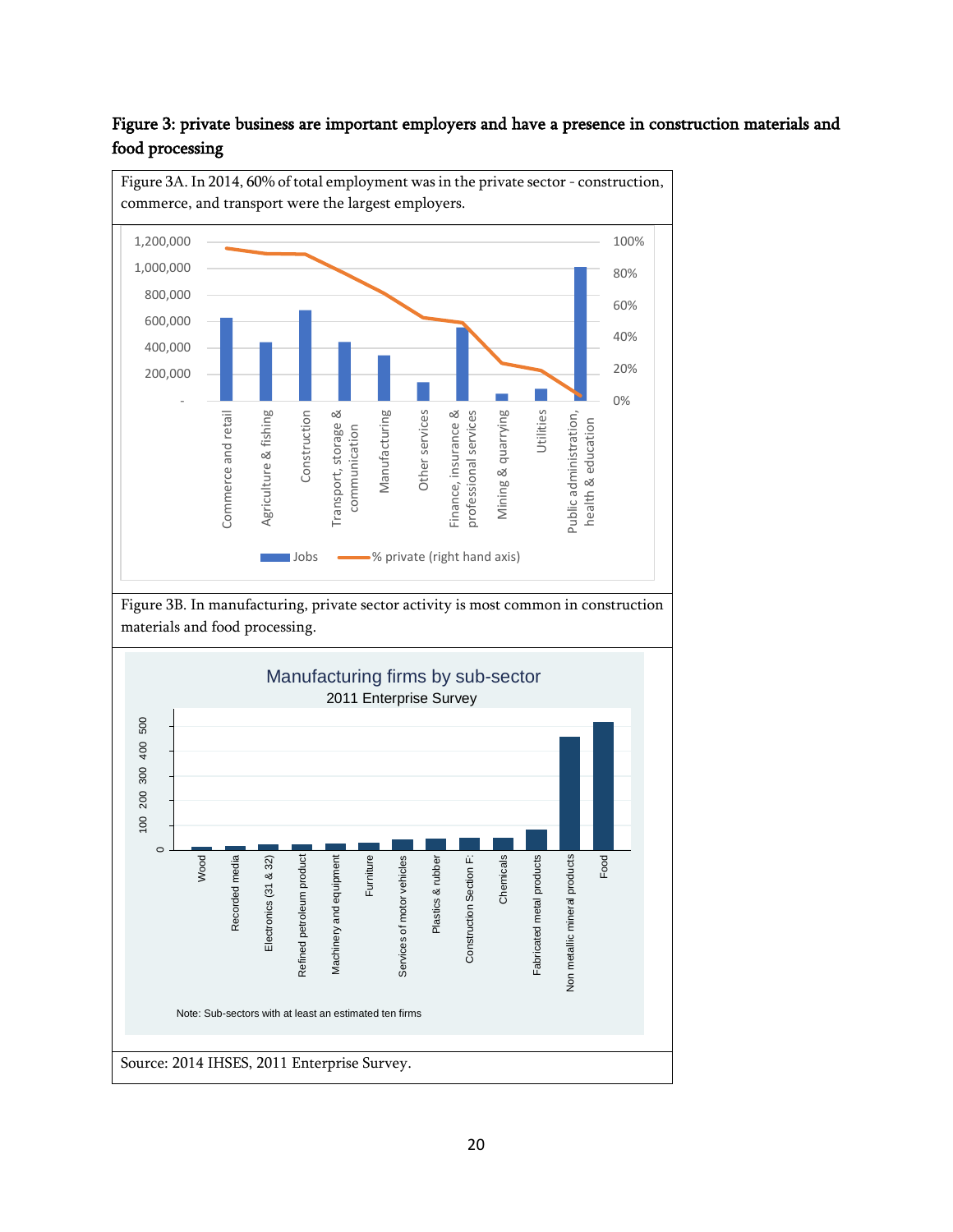SME support at project scale can help sow the seeds for a better business environment at large. Across the Middle East and North Africa region, the World Bank Group (WBG) has supported SMEs, and the relevant instruments are well-understood. In Iraq, the difficult business environment closes some entry points in the immediate term. However, there are possible starting points. These include projects that finance community investments and deliver them through the private firms wherever possible. The World Bank's *Emergency Operation for Development* has made a concerted effort to streamline bidding processes and make them as accessible as possible to SMEs, and the Social Fund for Development envisages an SME window. The MENA experience suggests that the potential scale of job creation at the project level can be significant, though far from adequate in itself compared to the needs in Iraq.

To help the lowest-skilled Iraqis access jobs, Iraq should support vocational skills training, including through unconventional means

Vocational skills are indispensable to allow the lowest-skilled Iraqis access to jobs, and can support reconstruction and recovery. About 35 percent of Iraqis aged 15-24 do not have complete primary education. It is essential for stability as well as poverty reduction to facilitate their access to jobs and reasonable prospects for advancement. The opportunities this note identifies will create demand for basic activities that do not require technical training. Examples include brick layers and manual laborers; janitors, hotel and restaurant workers, sales workers, farm and non-farm jobs in rural areas. These jobs require basic literacy; other training is usually done on the job. They are in principle accessible to the lowest-skilled Iraqis. In addition, recovery will yield demand for somewhat more complex jobs that have some technical content. Examples of the latter include foremen and contractors, plumbers, electricians in construction and housing, drivers and mechanics in trucking and transportation, managers and supervisors for manufacturing and service industries, office support workers, and agricultural extension workers. Vocational skills (VS) training can help low-skilled Iraqis access these opportunities. It is also worth noting that, while it is not clear whether VS are likely to become a constraint on recovery (or indeed, whether soft skills or a lack of intermediation is likely to limit recovery), investment in VS to increase access to jobs would have the co-benefit of ensuring that there is a sufficient reservoir of skilled workers.

Crash courses can provide vocational training in the short run. Most Iraqis who need VS training will not have the necessary academic qualifications to enroll in secondary or tertiary education programs which provide VS. Nor does Iraq currently have a system that can deliver on a broad base and in the short-term. However, most VS can be produced through short-term crash courses, for example, through three to 24-month evening or day courses. Global experience shows that with efficient policies, Iraq can indeed achieve the objective of providing effective training for the first steps toward better job opportunities. <sup>20</sup> Toward this goal, two questions need to be answered: (i) who can provide

 $\overline{a}$ 

 $20$  At the same time, it is well understood that, much as investments for immediate job creation are indispensable but no substitute for structural reforms, VS development also is not a substitute for a resumption of effective regular schooling. How these traditional paths to training can contribute to job creation in Iraq is discussed in the Vision's Education Note.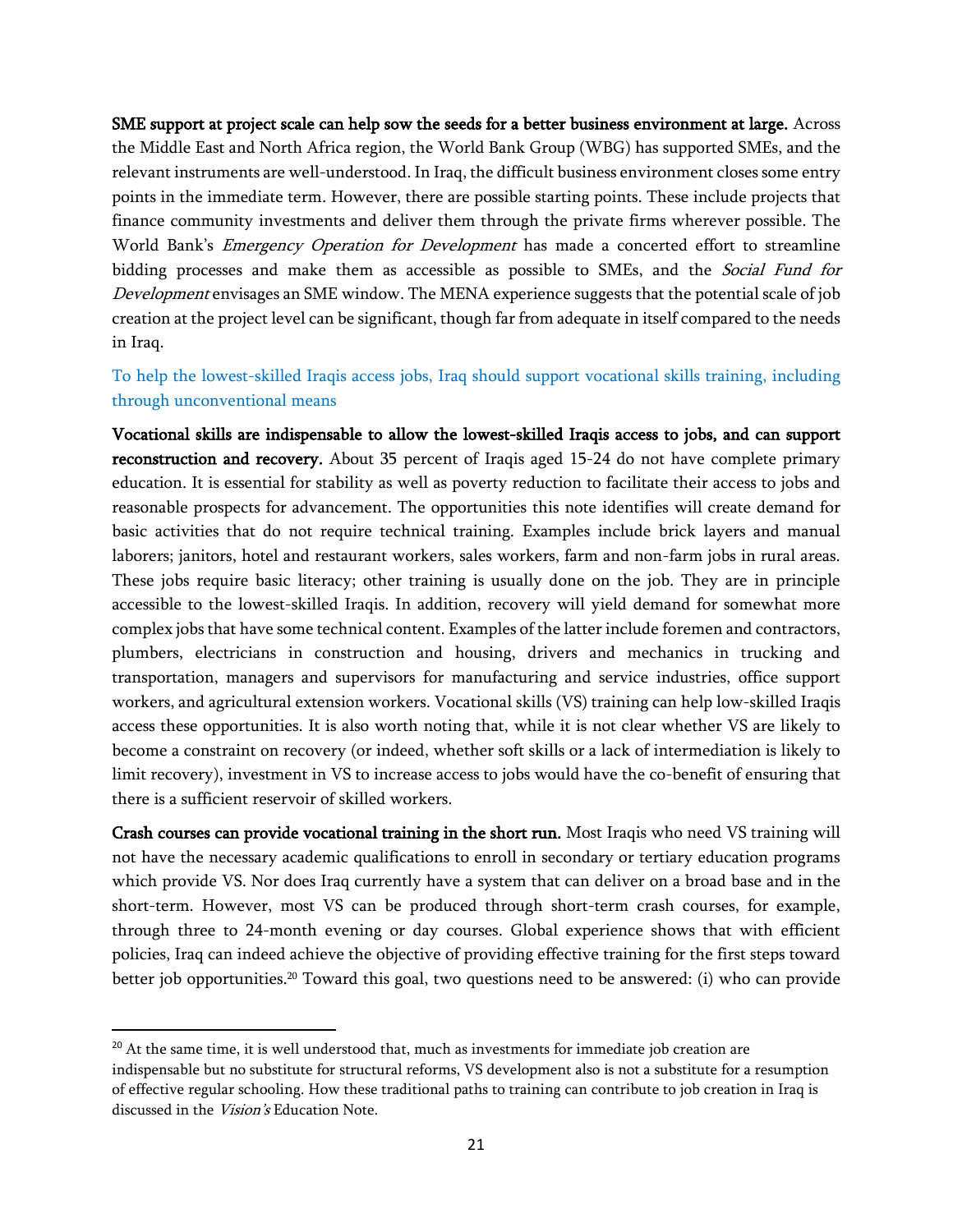training that effectively aligns with market demand, and (ii) how can one incentivize job seekers to consider training.

Providers must seek to target skills for which there is market demand, and it is worth looking for ways to set explicit incentives for such a focus. Skills training can only make a difference in helping trainees access jobs if there is demand for the skills they acquire. International experience shows that it is not an easy feat to align training provision with market needs. At a minimum, providers should keep close tabs on which skills are in demand, and be prepared to adapt their programs. In addition, there is currently much interest in working with training contracts that tie some share of the providers' payments to success in placing trainees in work. Where possible, this model should be considered, although it is worth acknowledging that in Iraq's tight labor market, such a results-based payment approach may be quite risky for providers. As noted, the traditional schooling system is ill-equipped to churn out large-scale VS in the short-term. Instead, domestic NGOs and businesses can contribute to their delivery, in addition to international NGOs (who are currently deeply engaged in providing education for the displaced). Working with a multitude of providers poses challenges, but does offer the opportunity to try out different approaches in pursuing market alignment.

A 'train for cash' program could provide the necessary incentives for participation. International experience suggests that it will not be easy to motivate unemployed Iraqis to enroll for VS training, as long as training does not generate an income. Given living expenses, tuition waivers are rarely enough. A 'train for cash' program could overcome this motivational hurdle and offer youth an opportunity to earn for a fixed period a small income in the form of a stipend, while they complete a market-relevant skills training program. Development partners have gathered useful experience with such approaches, for instance in UN Habitat programs providing paid skills training for IDPs. In addition to advancing VS, a 'train for cash' program could be a strategic entry point for the GOI to flag its commitment to job creation for all Iraqis in the short-term, and to build trust. According to needs and the GOI's priorities, 'train for cash' programs can be tailored toward excluded groups – for instance, forcibly displaced communities – who are also excluded from the traditional schooling system. It can also complement technical training with mentorship to build the soft skills needed to help young IDPs, former militia members, and others find a firmer foothold in the labor market. As noted above, a companion program could also allow public employees with unproductive assignments to enroll in training activities.

## C. How can Iraq finance large-scale job creation in the short term?

Business climate reforms must begin in order to attract private investments to finance job creation in the longer term. Iraq is facing a very significant jobs challenge, and can ultimately only hope to tackle it if it changes the environment for businesses, and harnesses private investment to the task of providing jobs. Crucial areas for reform include the banking sector, access to reliable electricity, and a reduced footprint of the SOEs. Some important steps have been taken, but reforms will take time to unfold, and should be tackled without delay. However, meaningful reform requires a stable social and political environment – and to promote stability, it is essential that the GOI find ways to finance job creation in the short-term.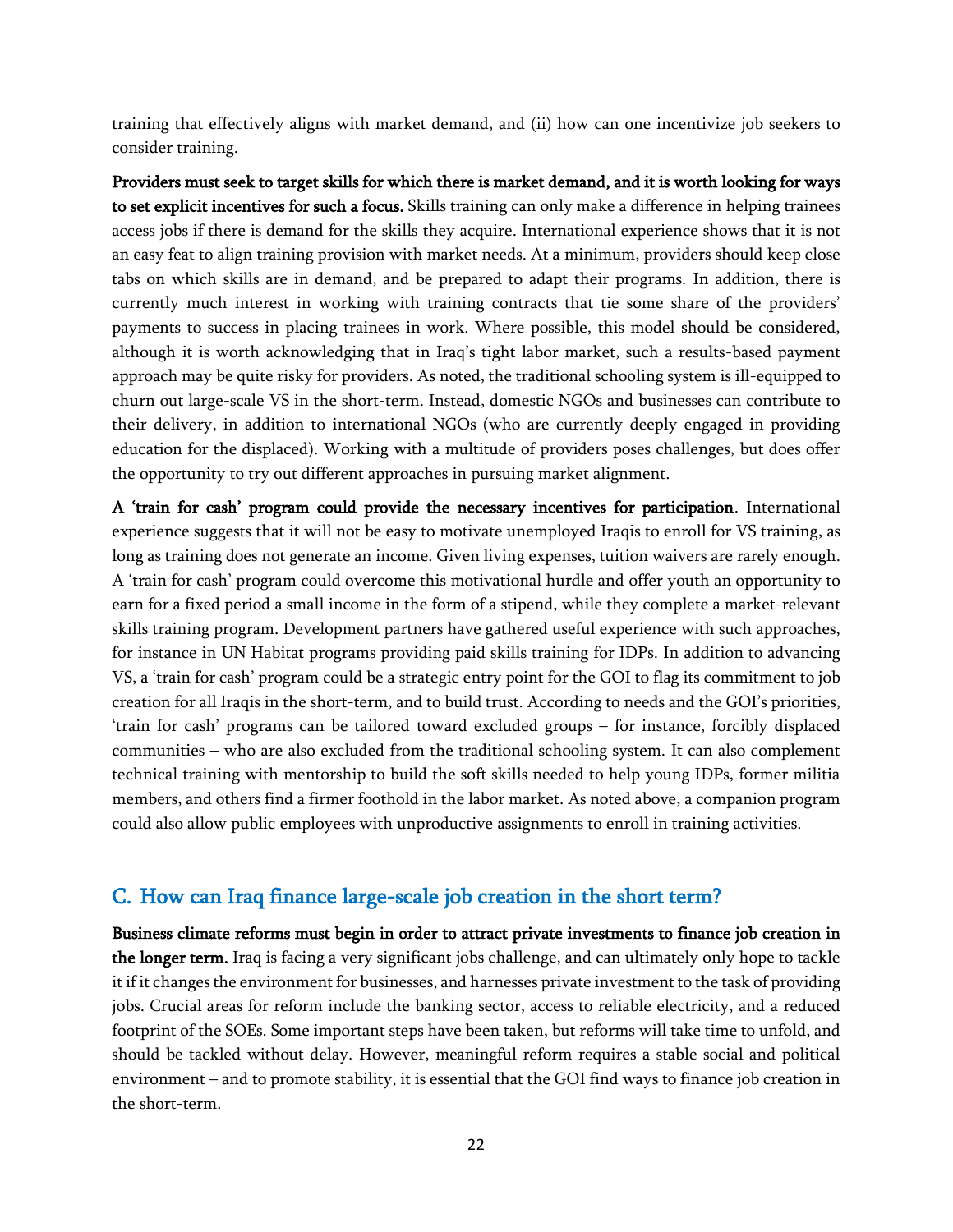The recent oil price increase offers the GOI a uniquely timely opportunity to invest in rapid job creation in a serious way. To deliver jobs at the scale and speed desired for the reconstruction of Iraq, an effective short-term jobs strategy requires large-scale financing. As reported, the cost of reconstructing Iraq's infrastructure alone is estimated at around \$16bn, excluding the oil and gas sector. Given the difficult climate for private investment, the first-best financing option is traditional public investments. The recent increase in oil prices has reversed the budgetary outlook, and gives the GOI a uniquely timely opportunity to step in and invest in jobs at scale.

Because of the scale and difficulty of the jobs challenge, meaningful investments in jobs require significant political will. It is important to recognize that meaningful action on jobs will inherently require taking risks, because of the scale of job needs and because new delivery systems will be needed. However, a cautious approach that moves from one traditional project to another is also not a risk-free option for the GOI. On account of the urgency to mitigate the risk of renewed strife and discontent, and to show GOI's commitment to reconstruction and recovery for all Iraqis, it is worth looking closely at bold options, especially if they have been tested successfully elsewhere.

It would be counterproductive to try to solve the jobs challenge by permanently expanding the public payroll. The public payroll has risen in past years. This paper has argued that it should not be cut in the absence of other job opportunities. Rather than contemplating a reduction, it might instead be tempting to look to further expand the civil service and of SOEs as an appranent solution to the jobs challenge. However, this strategy would have serious drawbacks for jobs. Crucially, it would risk further squeezing the space in which the private sector can grow, rather than beginning to expand it. Furthermore, it begs future jobs crises when oil prices decline. As we have discussed, other forms of public investment for jobs offer a better balance of costs and benefits – for instance, public works, and financing schemes for agriculture investments and home construction.

Concessional donor funding is insufficient to meet Iraq's jobs needs, but can have an important role in seeding investments. In addition to significant past budget support, the WBG and other donors extend traditional financing for specific investment projects. While they cannot solve the jobs challenge at scale, they can help seed activites for GOI investment, bring in know-how, and buy down the discovery cost that comes with setting up new delivery systems. In addition, the good governance framework that adheres to investments by the multilateral development banks can be useful if GOI would like to consider exploring unconventional financing options to leverage its own resources and foster international private investment.

Innovative financing arrangements could allow the GOI to leverage its resources for jobs investments, and set impulses for business climate reform. The severe country risk and business climate constraints laid out make it unrealistic to rely on traditional foreign investment for job creation at scale. However, the GOI could look to use some of its resources under an innovative financing arrangement that reduces private investor risk and allows the GOI to leverage its own funds. For instance, the GOI could use a share of its incremental hydrocarbon revenue to endow a special purpose vehicle under a transparent governance structure, and seek to leverage private funds for jobs-intensive projects, perhaps with contributions from multilateral development banks and donors. SPV funds are ring-fenced and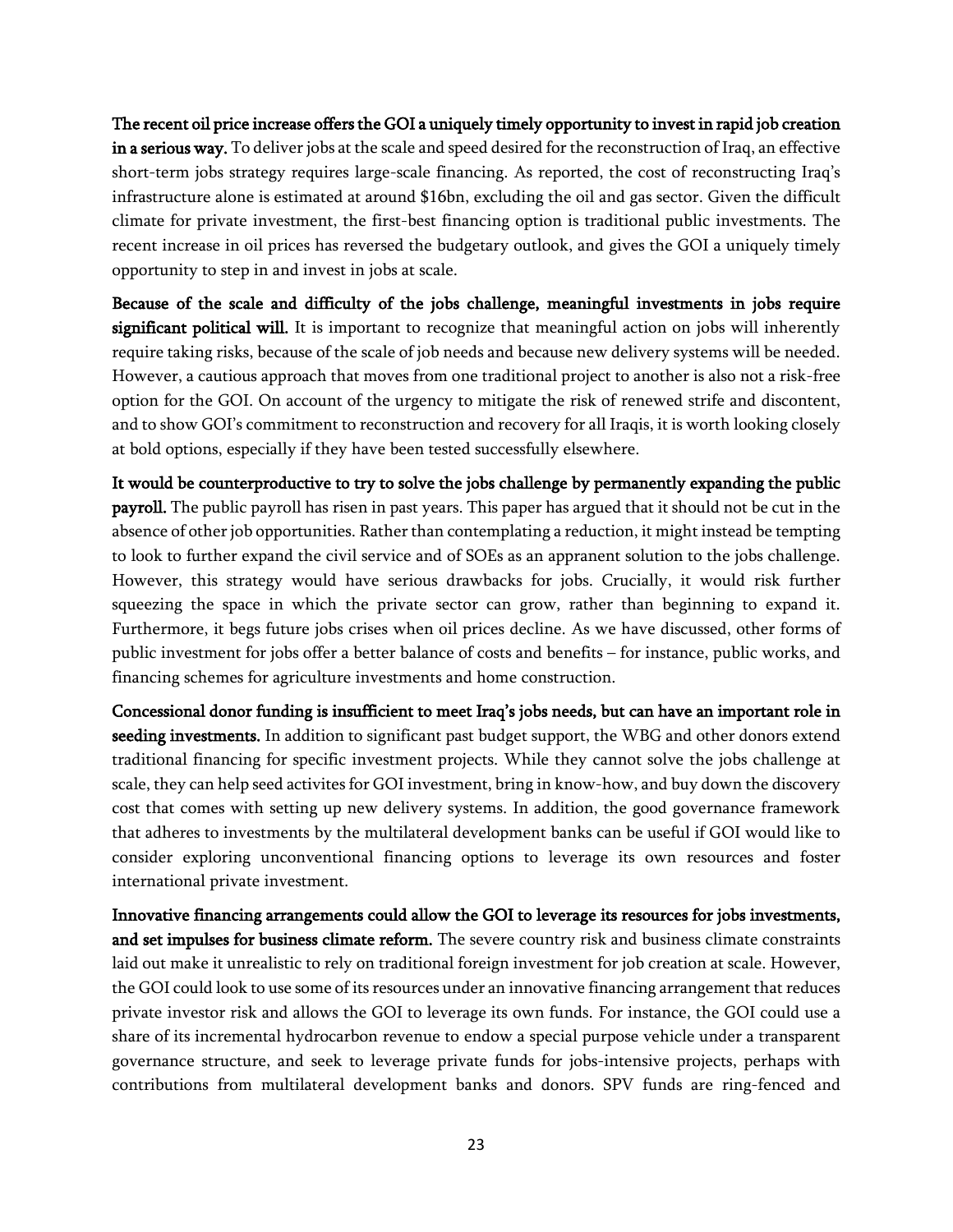managed through governing boards that comply with international best practice. The creation of such a structure could both reflect GOI's commitment to financing job creation in Iraq, and allow the GOI to test business climate reforms.

Indirect offsets in lucrative contracts could attract some financing and knowledge for SMEs and labor force skills. Iraq can also look to 'indirect offsets' as a further element of an unconventional financing structure. Indirect offsets create an obligation for investors taking on attractive contracts (for instance in the energy sector, or in marquee reconstruction projects) to invest in SMEs or vocational skills development, with the goal of nurturing the emergence of a strong Iraqi private sector. However, the advantages of offsets have to be balanced against a possible loss in the number of interested bidders for investments, and a potential decrease in transparency of the bidding processes.

## D. Conclusion

The purpose of this paper is to provide a starting point for dialogue on job creation at scale in the short run. This note has sought to (i) describe the pressing current job needs in Iraq; (ii) argue that the construction and agriculture sectors of the economy can anchor large-scale job creation during the reconstruction of Iraq; (iii) pinpoint SME support and vocational skills training as key actions that could enable a job-intensive recovery in the services sector and across the economy; and (iv) emphasize the scale of investment needed and the importance of political will.

There is a set of policies with the *prima facie* potential to foster short-term job creation at scale. Within each option it identifies, this paper has flagged concrete policy options – ranging from public works programs and policies to favor SME contracting to agriculture credit programs, and to a train-for-cash scheme. However, the purpose of this paper is not to detail or prioritize individual actions. Rather, it is to show that there is a set of actions that *prima facie* may have the potential to have a jobs impact at a meaningful scale, and to set the stage for dialogue on them. To develop concrete policy actions, more in-depth analysis is required, for instance, to understand the state of input and product markets in agriculture, or the specific needs of SMEs in construction materials and agri-processing – the two manufacturing sub-sectors with the greatest private business presence. Annex A summarizes some important questions that need to be tracked. The World Bank is already tackling a number of them through its initiatives, including the *Bringing Back Business* project.

To meaningfully address Iraq's jobs crisis, the GOI must inform reconstruction activities with a sense of ambition and urgency. Reconstruction in Iraq has begun. The GOI, the World Bank, and other international partners are engaged in each area discussed in this paper. What it has argued is that the scale of the jobs challenge Iraq faces is unusual, and calls for bold actions – and that there are credible paths for taking such action. Investments for jobs will have budget implications. While Iraq is looking to expand its investment budget, and currently has some fiscal space, actions must be carefully considered. Indeed, this paper has argued that investments should be selective, and targeted where they are jobs-intensive. The crucial next step is for GOI to define the level of ambition it wishes to pursue, and to shape the pillars of its own jobs strategy. In charting this path, it can be heartened by Iraq's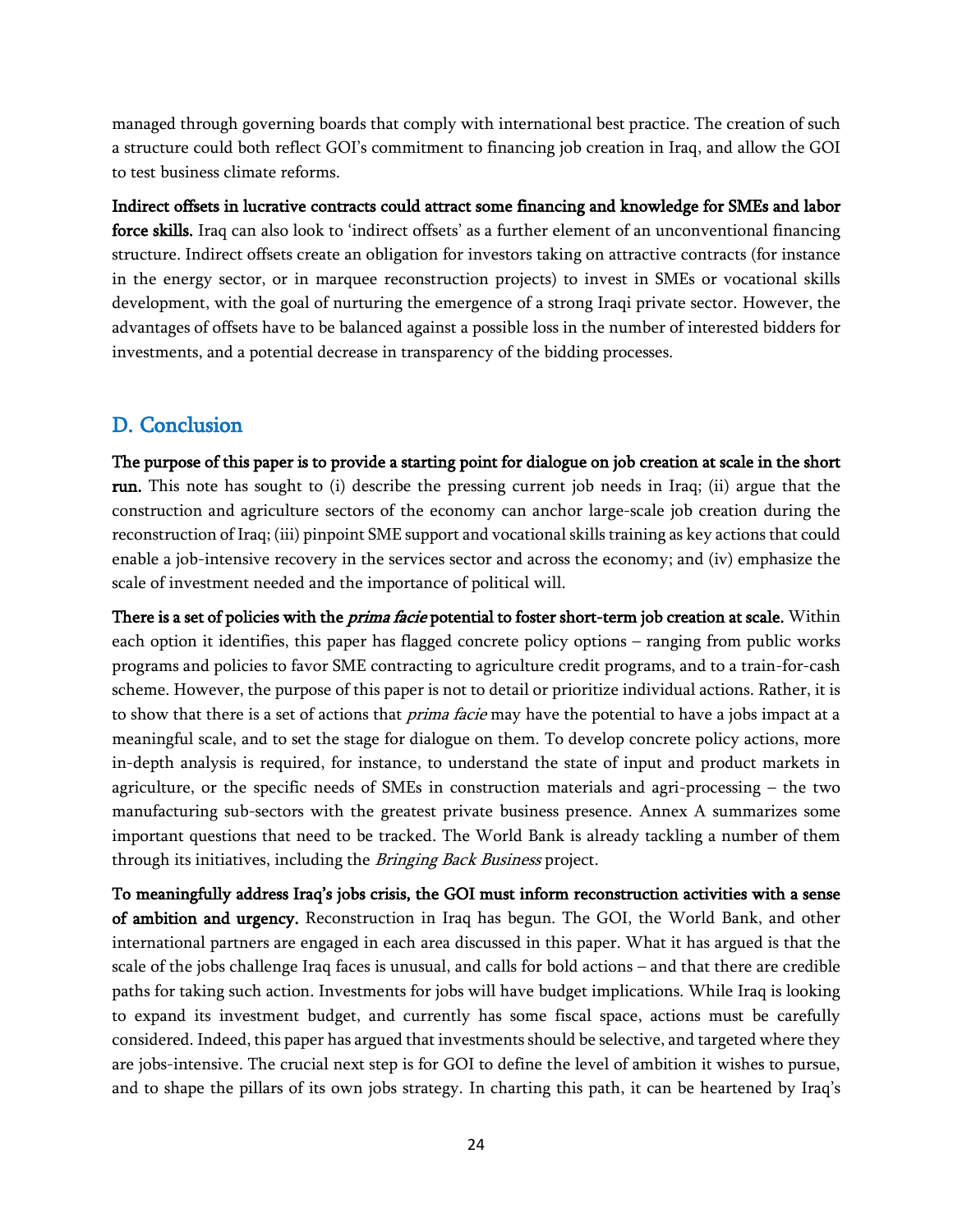historical record of high skills levels, entrepreneurship, and success in its establishment of a more diverse range of industries than in many other countries in the region.